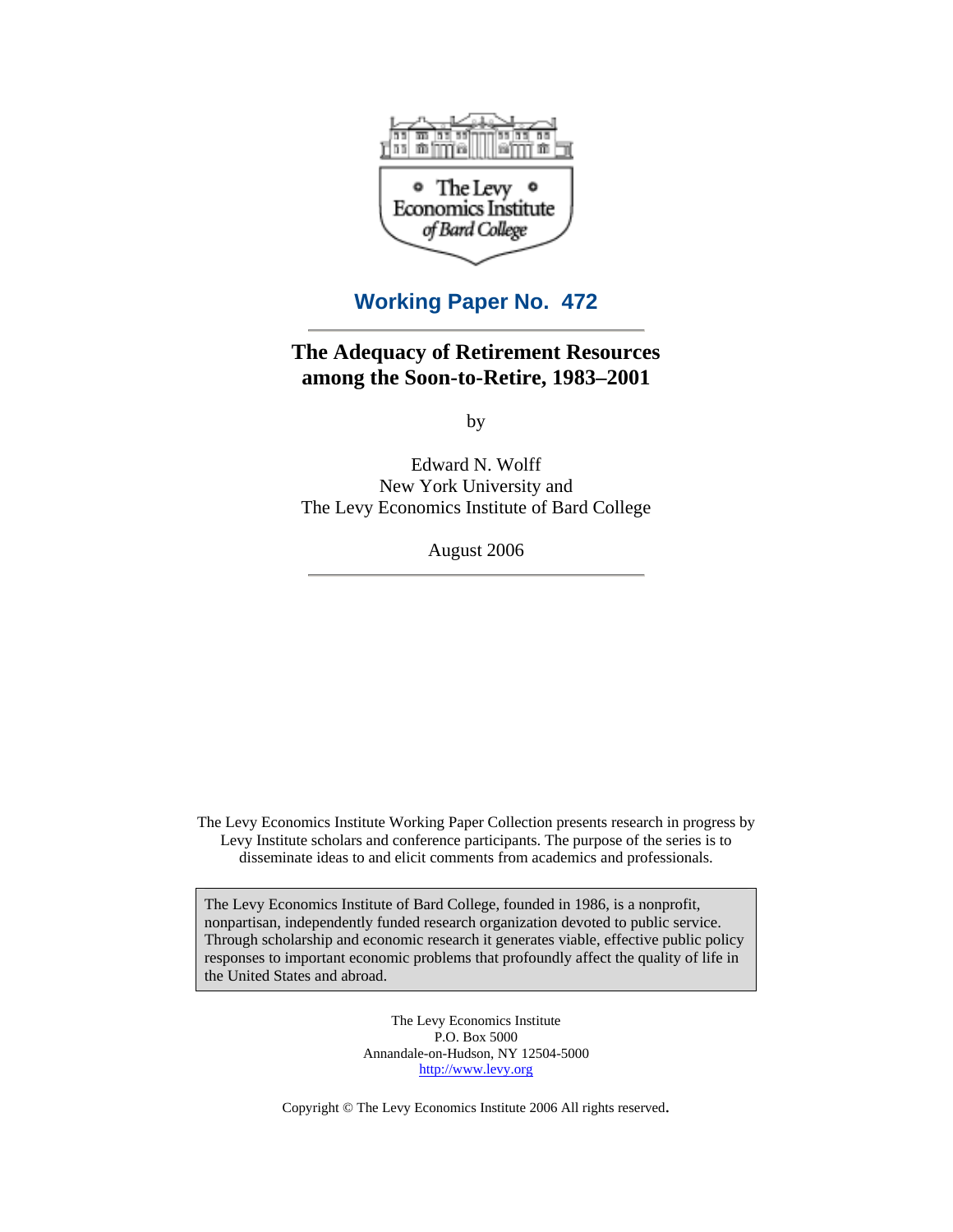#### **ABSTRACT**

A central issue confronting soon-to-retire workers (i.e., those aged 47–64) is whether they will have command over enough resources (both private and public) to maintain a decent standard of living in retirement. Typically, the adequacy of projected retirement income is judged in relation to some absolute standard (e.g., poverty threshold) and preretirement income ("replacement rate"). Using data from the Federal Reserve Board's Survey of Consumer Finances for 1983, 1989, and 2001, I find that expected retirement income grew robustly from 1989 to 2001 (by 38 percent in real terms) and the share with expected retirement income less than twice the poverty line fell by 5 percentage points. The percentage-point decline was even greater for minority households (11.6) and single females (5.7). The change in the share with replacement rates over 50 percent was 4.5 percentage points, though in this case much lower for minorities (0.9 percentage points) and single females (1.8 percentage points). However, percentage point changes for minorities and single females were much smaller, at 75 percent and a 100 percent replacement rates, respectively. Moreover, retirement wealth is very unevenly distributed. Whites and married couples had substantially larger wealth accumulations than their respective counterparts.

JEL Classifications: J32, D31, H55

Keywords: pensions, Social Security, wealth, retirement adequacy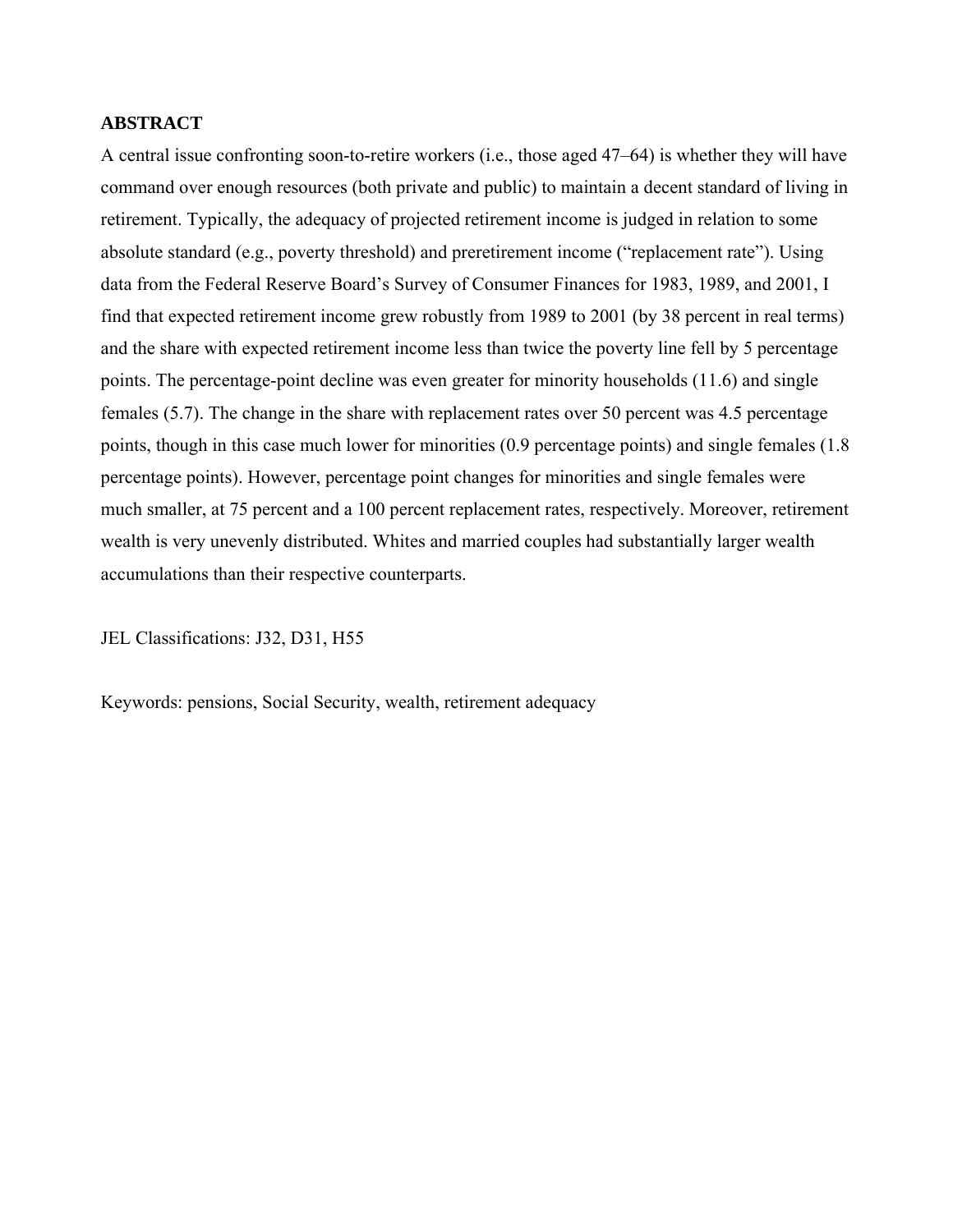#### **I. INTRODUCTION**

A central issue confronting the soon-to-retire workers (i.e., in the age group 47–64) is whether they will have command over enough resources (both private and public) to maintain a decent standard of living in retirement. Typically, the adequacy of projected retirement income is judged in relation to some absolute standard (e.g., poverty threshold) and preretirement income ("replacement rate"). In a previous study, utilizing data up to 1998 (Wolff 2002b), I found that among the households headed by a soon-to-retire worker, the proportion expected to be in poverty or unable to replace at least half their preretirement income rose from 1989 to 1998. Since 1998 until 2001, at least, the economy boomed, the stock market surged, and the unemployment rate fell sharply. The principal focus of this paper is to update the findings of the earlier study utilizing the 2001 Survey of Consumer Finances in order to shed light on the retirement income security of the soon-to-retire. Particular attention will be paid to the adequacy of pensions, Social Security, and financial wealth in relation to preretirement income.

I find that retirement income adequacy did indeed improve from 1989 to 2001. For instance, the share of households between 47 and 64 that could expect to have retirement incomes that were less than twice the poverty line declined from 40 percent in 1989 to 35 percent in 2001. Also, the share of households that could hope to replace at least half of their projected preretirement income at age 65 in retirement rose from 49 to 53 percent.

Despite these improvements, there were still large gaps in retirement preparedness for many households. First and foremost, it appears that improvements in pension coverage may have leveled off. By 2001, 24 percent of households in this age group could still expect to retire without a private pension plan, either a traditional defined benefit plan or a defined contribution plan.

Further, retirement wealth was unequally distributed. The level of retirement wealth private pensions plus Social Security wealth—was substantially higher on average than for the median household, suggesting large inequities in the wealth distribution. These inequities are the result of an unequal distribution of private pension assets rather than of Social Security wealth.

Because Social Security offered almost universal coverage and because Social Security wealth grew, on average, at a respectable pace, it actually had a relatively larger effect on the retirement preparedness of vulnerable groups than private pension wealth. Among African-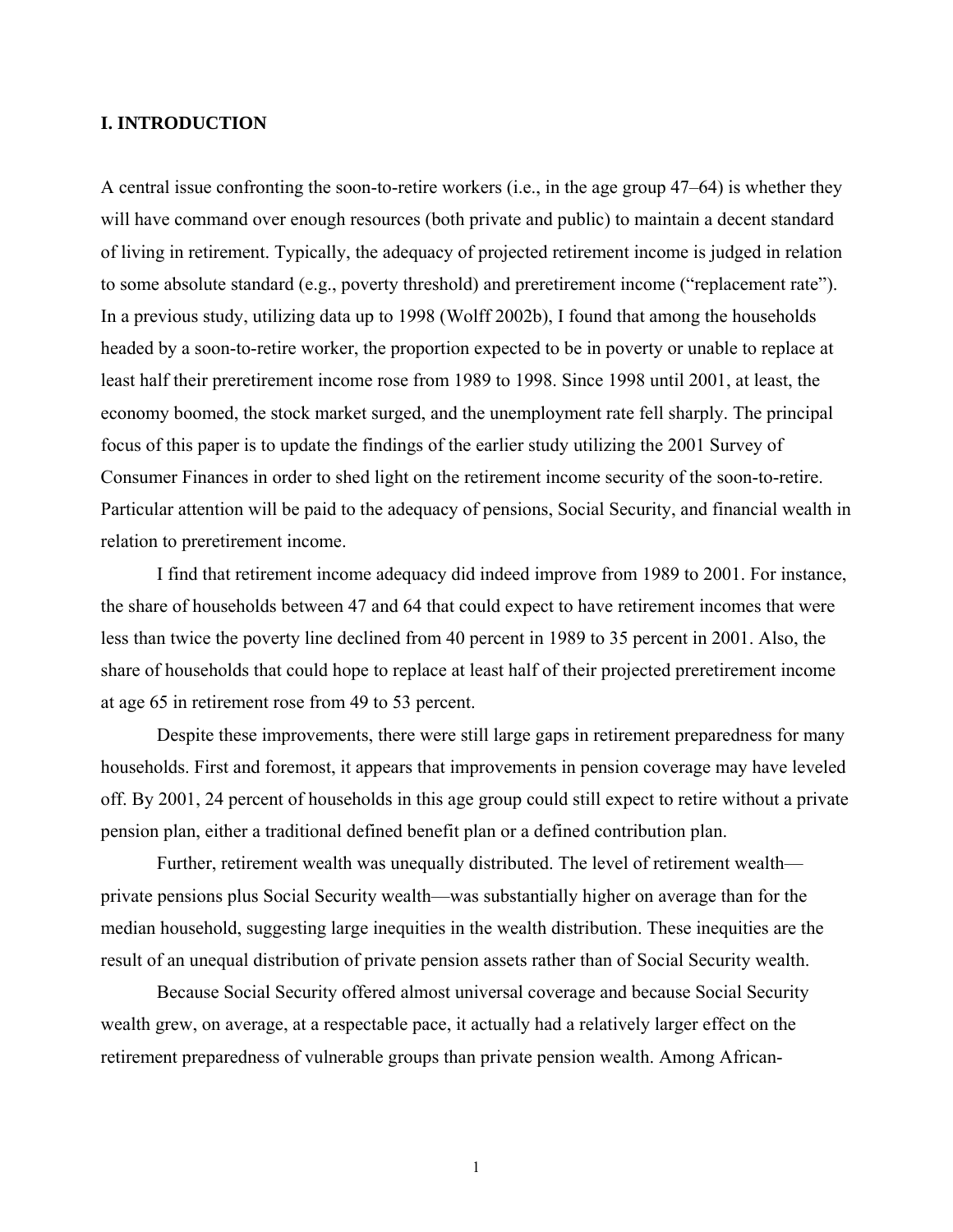Americans and single women, Social Security played a comparatively stronger role in retirement income adequacy than private pension wealth in comparison to their respective counterparts.

Although there were important gains in retirement income adequacy, many households were still inadequately prepared for retirement in 2001. Taking a generally accepted replacement ratio of 75 percent of retirement income relative to preretirement income as a threshold, the data show that two thirds of households between the ages of 47 to 64 would still fall below this threshold. The shortfalls are larger for African-American or Hispanic households and for single women.

Seeing how well prepared for retirement today's near elderly are and how this preparedness has changed in the 1990s sheds some light on important policy conclusions. For instance, the fact that many households are still inadequately prepared for retirement is closely linked to the fact that they have little or no private pension wealth. This is especially true for African-American and Hispanic households and for single women. Hence, policies that could help to improve private pension coverage and wealth accumulation for these groups should be considered more seriously. Further, private pension wealth plays an important role for retirement income adequacy for those that have it. Thus, public policy should focus on securing private pension wealth to ensure that the accumulated savings are available when people retire. And finally, Social Security appears to be at the heart of improving retirement income security for many groups. Consequently, public policy should focus on securing Social Security for the long-term as an important step to improving retirement income adequacy.

The remainder of the paper is organized as follows. The next section of the paper (Section 2) provides a review of the pertinent literature on retirement wealth and retirement adequacy. Section 3 describes the data sources and develops the accounting framework used in the analysis. Section 4 shows time trends in standard measures of household wealth over the 1983–2001 period. Section 5 investigates changes in retirement wealth and total (augmented) household wealth. In Section 6, I present measures of retirement adequacy for age group 47 to 64. Concluding remarks are made in Section 7.

#### **II. LITERATURE REVIEW**

Previous work has focused on just one or a few of the aspects of the adequacy of retirement income or wealth. For instance, a number of papers have presented estimates of Social Security and/or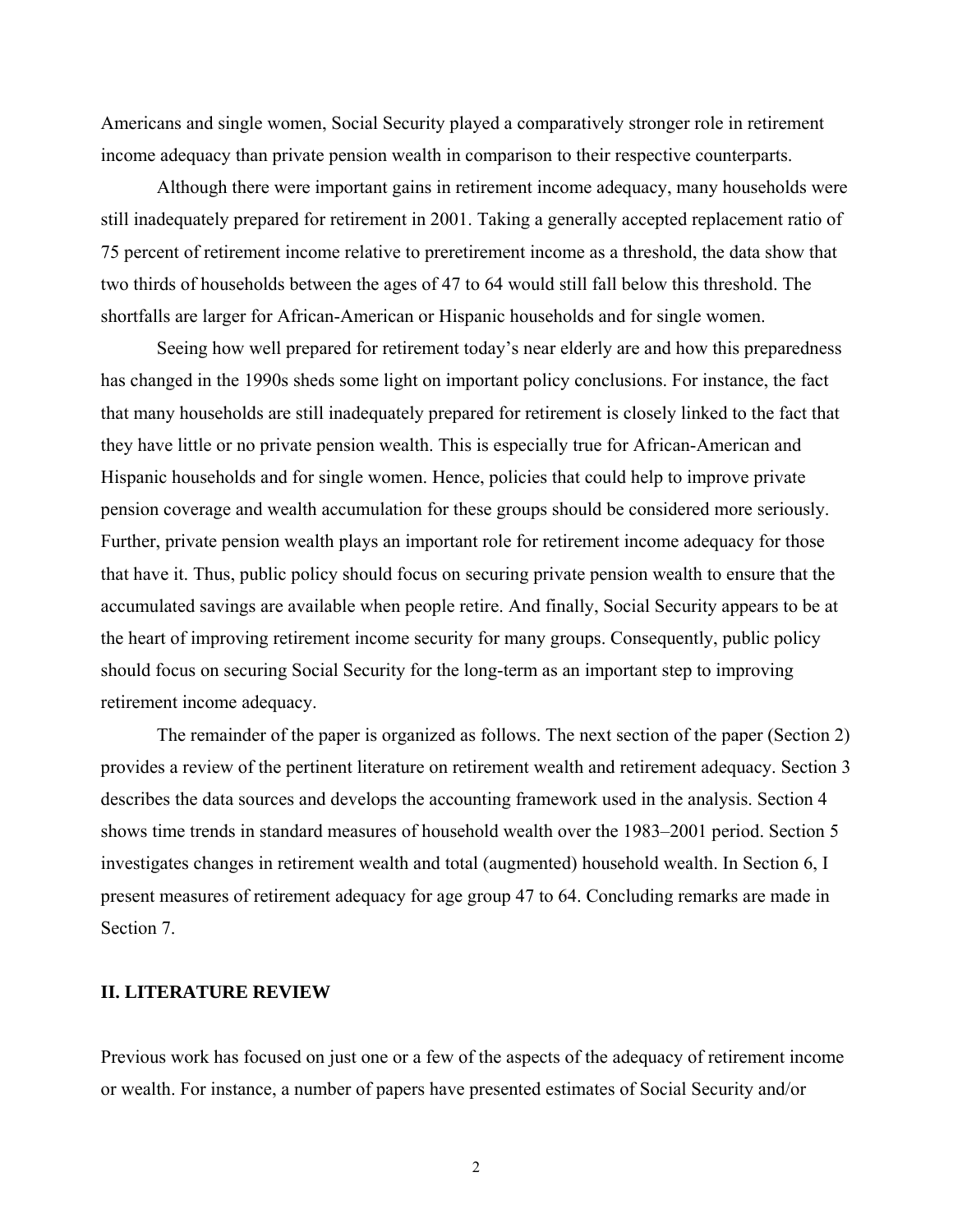pension wealth. The seminal paper on this topic is Feldstein (1974), who introduced the concept of Social Security wealth and developed its methodology. In a follow-up paper, Feldstein (1976), using the Federal Reserve Board's 1962 Survey of Financial Characteristics of Consumers (SFCC), found that the inclusion of Social Security wealth had a major effect on lowering the overall inequality of (total) household wealth.

Wolff followed up this work by examining the distributional implications of both Social Security and private pension wealth. Wolff (1987) used the 1969 Measurement of Economic and Social Performance (MESP) database and showed that, while Social Security wealth had a pronounced equalizing effect on the distribution of "augmented wealth" (defined as the sum of marketable wealth and retirement wealth), pension wealth had a disequalizing effect. The sum of Social Security and pension wealth had, on net, an equalizing effect on the distribution of augmented wealth. Wolff (2002a) re-examined the distributional effects of retirement wealth based on the Survey of Consumer Finances (SCF) from 1983 to 1998 and found that Social Security continued to have a mitigating distributional effect. With respect to defined contribution wealth, however, Wolff (forthcoming) found that the rise in defined contribution wealth has led to greater wealth inequality. Kennickell and Sunden (1999), who based their study on the 1989 and 1992 SCF, also found a net equalizing effect from the inclusion of pension and net Social Security wealth in calculating total household wealth.

Several papers have used the Health and Retirement Survey (HRS). Gustman et al*.* (1997) found that in 1992, pensions, Social Security, and health insurance accounted for half of the wealth for those ages 51–61; for 60 percent of total wealth for those in wealth percentiles 45–55 and for 48 percent of wealth for those in wealth percentiles 90–95. In a follow-up study, Gustman and Steinmeier (1998) found that for 51- to 61-year-old's pensions were held by two-thirds of households and accounted for one-quarter of accumulated wealth on average. Social Security benefits accounted for another quarter of total wealth.

Several studies have documented changes in pension coverage, particularly the decline in defined benefit pension coverage among workers over the last two decades. Bloom and Freeman (1992), using Current Population Surveys (CPS) for 1979 and 1988, were among the first to call attention to the decline in defined benefit pension coverage. They reported that the percentage of all workers age 25–64 covered by these plans fell from 63 percent to 57 percent over this period. Even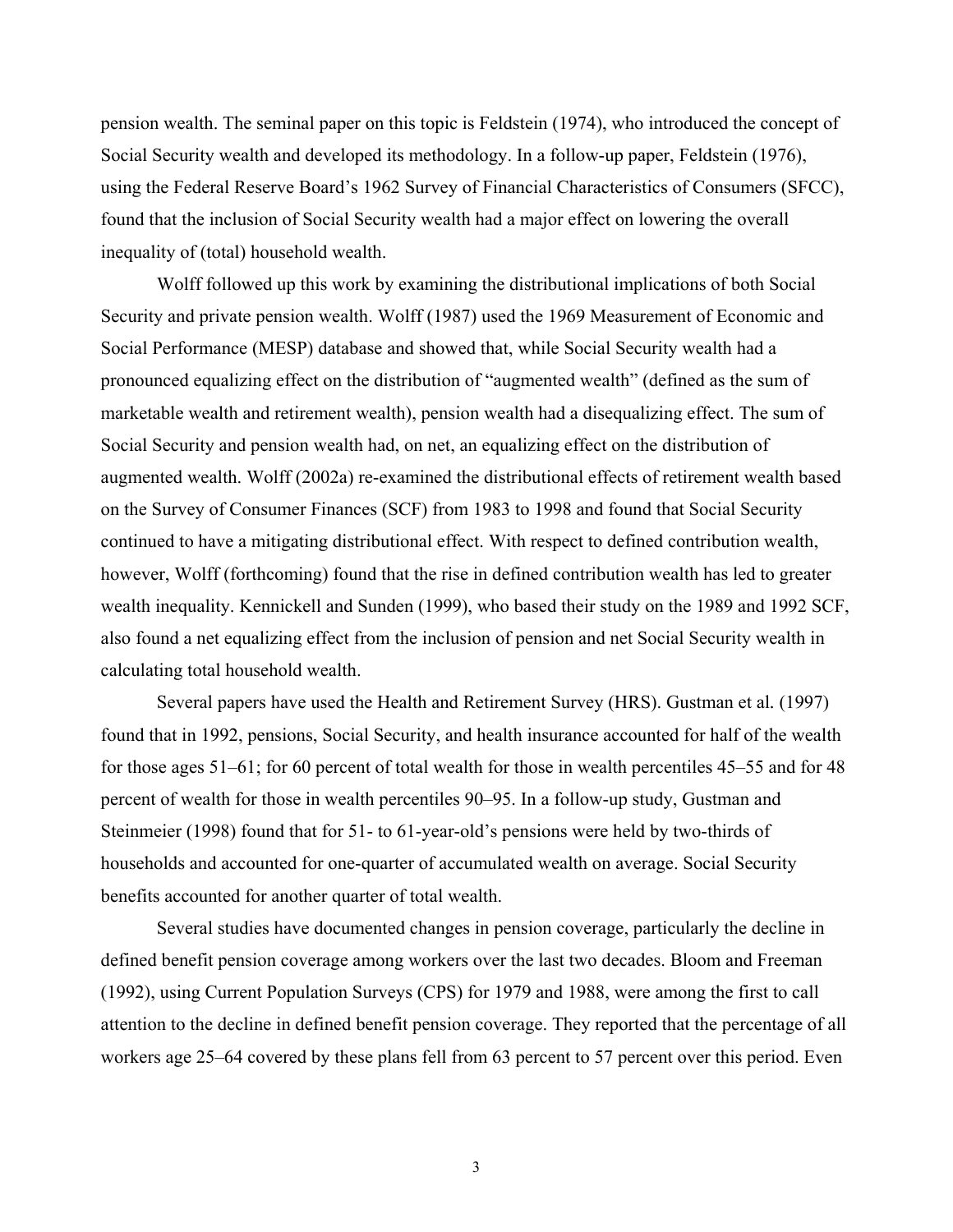and Macpherson (1994) showed a particularly pronounced drop in defined benefit pension coverage among workers with low levels of education.

A related topic of interest is whether defined contribution plans have substituted for defined benefit plans. Popke (1999), using employer data (5500 filings) for 1992, found that, indeed, 401(k) and other defined contribution plans have substituted for terminated defined benefit plans and that the offering of a defined contribution plan raises the chance of a termination in defined benefit coverage. On the other hand, Poterba, Venti, and Wise (1998), using HRS data for 1993, found that the growth of 401(k) plans did not substitute for other forms of household wealth and, in fact, raised household net worth relative to what it would have been without these plans.

A Department of Labor report issued in 2000 found that a large proportion of workers, especially low-wage, part-time, and minority workers, were not covered by private pensions. The coverage rate of all private-sector wage-and-salary workers was 44 percent in 1997. The low coverage for part-time, temporary, and low-wage workers appeared to be ascribable to the proliferation of 401(k) plans and the frequent requirement for employee contributions to such plans. The report also found important racial differences, with 47 percent of white workers participating but only 27 percent of Hispanics. Another important distinction was union membership, with 70 percent of unionized workers covered by a pension plan but only 41 percent of non-unionized workers. Moreover, pension participation was found to be highly correlated with wages. While only 6 percent of workers earnings less than \$200 per week were involved in a pension plan, 76 percent of workers earning more than \$1,000 per week participated.

#### **Retirement Income Adequacy**

Calculations of retirement income adequacy typically relate retirement consumption to preretirement consumption in three possible ways. First, a household may be considered adequately prepared for retirement if it can maintain a similar real level of consumption as during its working years. Usually, 80 percent of preretirement income is thus considered adequate since the income needs of retirees are likely to be lower than those of workers (Aon 2001). Households no longer need to save for retirement, taxes are lower, work related expenses disappear, the family size of retirees is smaller than that of workers, and households eventually pay off their debt (McGill et al. 1996). Second, retirement income adequacy may be defined as a constant nominal level of consumption during retirement as during working years. This means that consumption needs are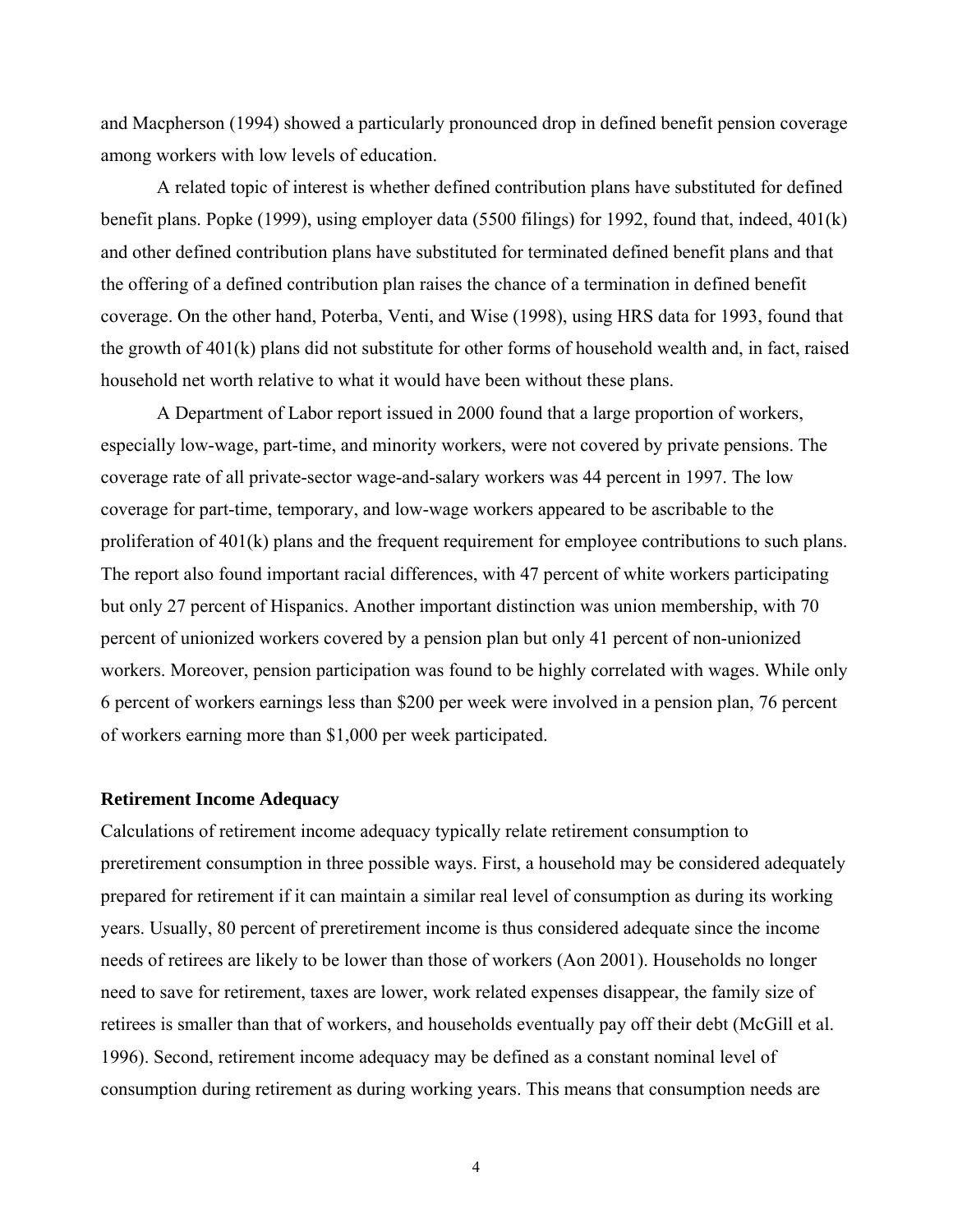expected to decline during retirement over time, but in a somewhat arbitrary fashion. Third, real consumption may decline if the marginal utility of consumption is held constant and uncertainty about income and life expectancy are introduced (Engen, Gale, and Uccello 1999). As households must consider an uncertain future, their marginal utility of certain consumption today is higher than the marginal utility of uncertain consumption in the future.

A number of studies have analyzed retirement savings adequacy with differing results. For instance, Gustman and Steinmeier (1998) found, using the HRS, that the average household could replace 60 percent of preretirement income in real terms and 86 percent of preretirement income in nominal terms. The finding for the nominal replacement ratio led the authors to conclude that households, on average, were adequately prepared for retirement. Engen, Gale, and Uccello (1999), using the Survey of Income and Program Participation (SIPP) and the SCF, estimated that 40–50 percent of households fell short of what they needed for adequate retirement income. But as their calculations are based on a stochastic model, only 50 percent of households should be expected to meet the target retirement savings. The average replacement ratio for the median income quintile household, calculated by Engen, Gale, and Uccello (1999), is still 72 percent, leading the authors to conclude that households are close to being adequately prepared for retirement. In an updated study, Engen, Gale, and Uccello (2002) found that the upswing in stock prices from 1995 to 1998 did not substantially alter their earlier findings on retirement income. This suggests that much of the increase in retirement wealth was concentrated among households who were already adequately prepared for retirement. Further, Haveman et al. (2003), using Social Security's New Beneficiary Data System (NBDS), found that retired beneficiaries had a median replacement ratio of about 80 percent, and that only 30 percent of households had a replacement ratio of less than 70 percent in 1982.

By contrast, several studies concluded that households were inadequately prepared for retirement. For instance, Moore and Mitchell (2000) found, using the 1992 HRS, that the median wealth household would have to save an additional 16 percent of earnings annually if it were to retire at age 62 and an additional 7 percent annually for retirement at age 65 to finance an adequate real replacement ratio. Their estimate of a savings rate of 7.3 percent for households wishing to retire at age 65 was three times as much as what households actually saved (Mitchell and Moore 1998). This meant that households had, on average, between 75 percent and 88 percent—depending on marital status—of what they needed when retiring at 65 in 1992 (Mitchell and Moore 1998).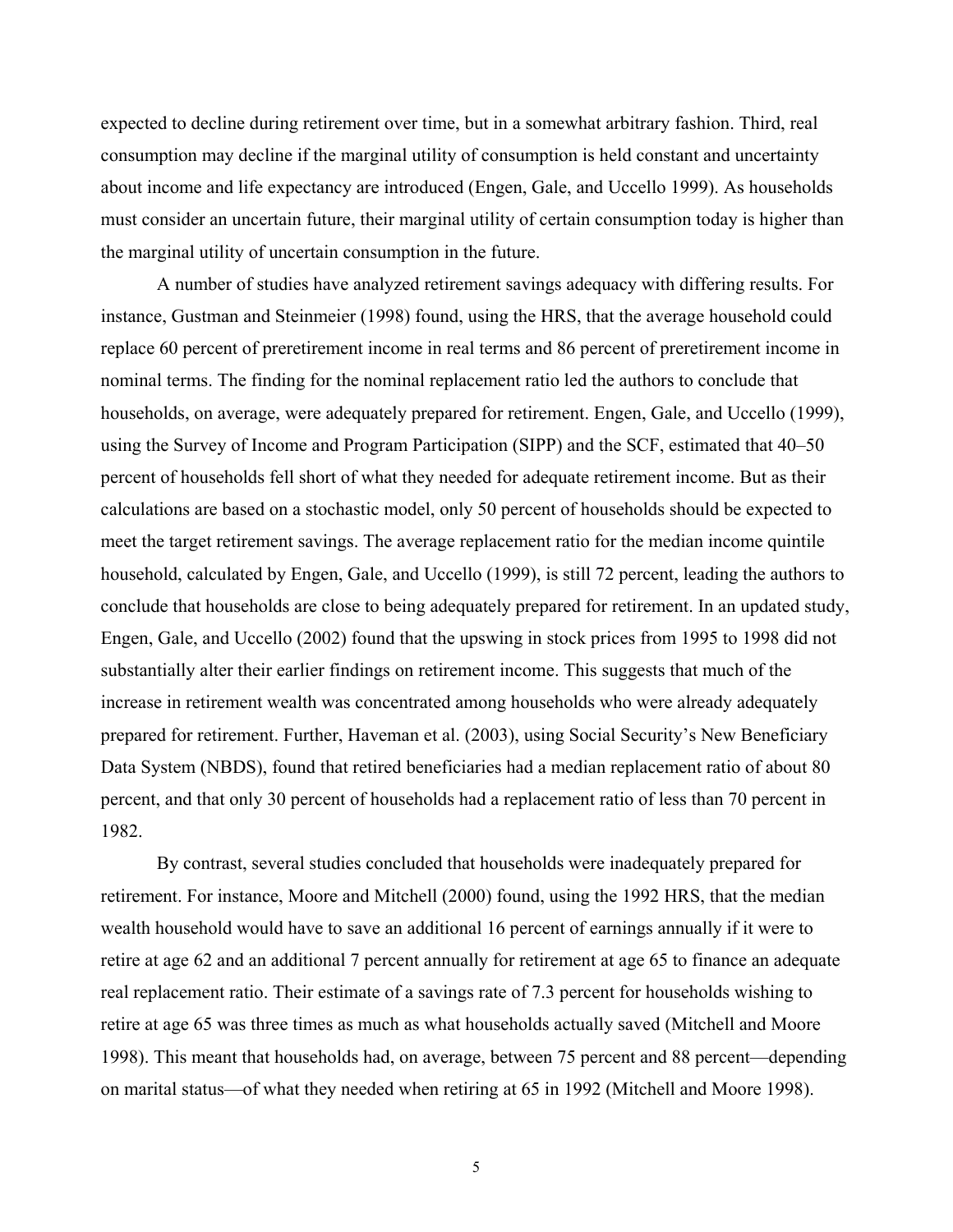Also, Gustman and Steinmeier's (1999) figures show that, based on real replacement ratios, the average household had 28 percent less than adequate retirement savings. Lastly, Wolff (2002b) concluded that 61 percent of households could not replace 75 percent of their preretirement income in retirement based on data from 1998, up from 56 percent of households in 1989.

One issue to consider, though, is what a shortfall relative to adequate savings means. In some cases, a shortfall will still allow households to finance most of their expected consumption. Engen, Gale, and Uccello (1999) point out that the households used in Mitchell and Moore (1998) could still finance more than 90 percent of the consumption prescribed by their model with no additional savings. Similarly, Haveman et al.'s (2003) study shows that about 20 percent of households have a replacement ratio between 70 percent and 80 percent. That is, one fifth of households have more than 90 percent, but less than 100 percent, of what is generally assumed for retirement income adequacy—80 percent of preretirement earnings.

As wealth is unequally distributed, there may be a large share of households for which the shortfalls are larger. Engen, Gale, and Uccello (1999) calculated that households in the 75th percentile—the closest income percentile for *average* (not median) income—had 121 percent to 172 percent of what they needed for retirement. For the median household, the same ratios ranged from 47 percent to 124 percent. Thus, the median household reached only 62 percent of the preparedness of the average household in 1992. Moreover, Wolff (2002a) documented that the gap between average wealth and median wealth to income ratios increased further by 1998. Following the unequal distribution of wealth, a large share of households are likely to experience retirement consumption shortfalls<sup>1</sup>. Gustman and Steinmeier (1999) found that households in the bottom quartile had nominal replacement ratios of 50 percent and real replacement rates of 33 percent, compared to nominal replacements of 121 percent and real replacement rates of 81 percent for the top quartile. Also, Wolff (2002b) found that 16 percent of households could replace less than 25 percent of their preretirement income and that 43 percent of households could replace less than half of their preretirement income during retirement in 1998<sup>2</sup>. Lastly, Haveman et al. (2003) found that

l

<sup>&</sup>lt;sup>1</sup> Shortfalls in retirement savings vary with household demographics. Mitchell et al. (2000) and Engen, Gale, and Uccello (1999) found that black and Hispanic married households experienced a larger shortfall in retirement income adequacy than whites, and that less education resulted in a worsening of retirement income adequacy. Mitchell and Moore (1998) also found that single households were less adequately prepared than married ones.

 $2 \text{ In comparing these figures with findings of other studies, e.g., Haveman et al. (2003), it needs to be kept in mind that, }$ for instance, Haveman et al. (2003) only considered Social Security earnings for their replacement ratio calculations, thus understating the level of household income. Also, Wolff (2002b) considered the wealth of households nearing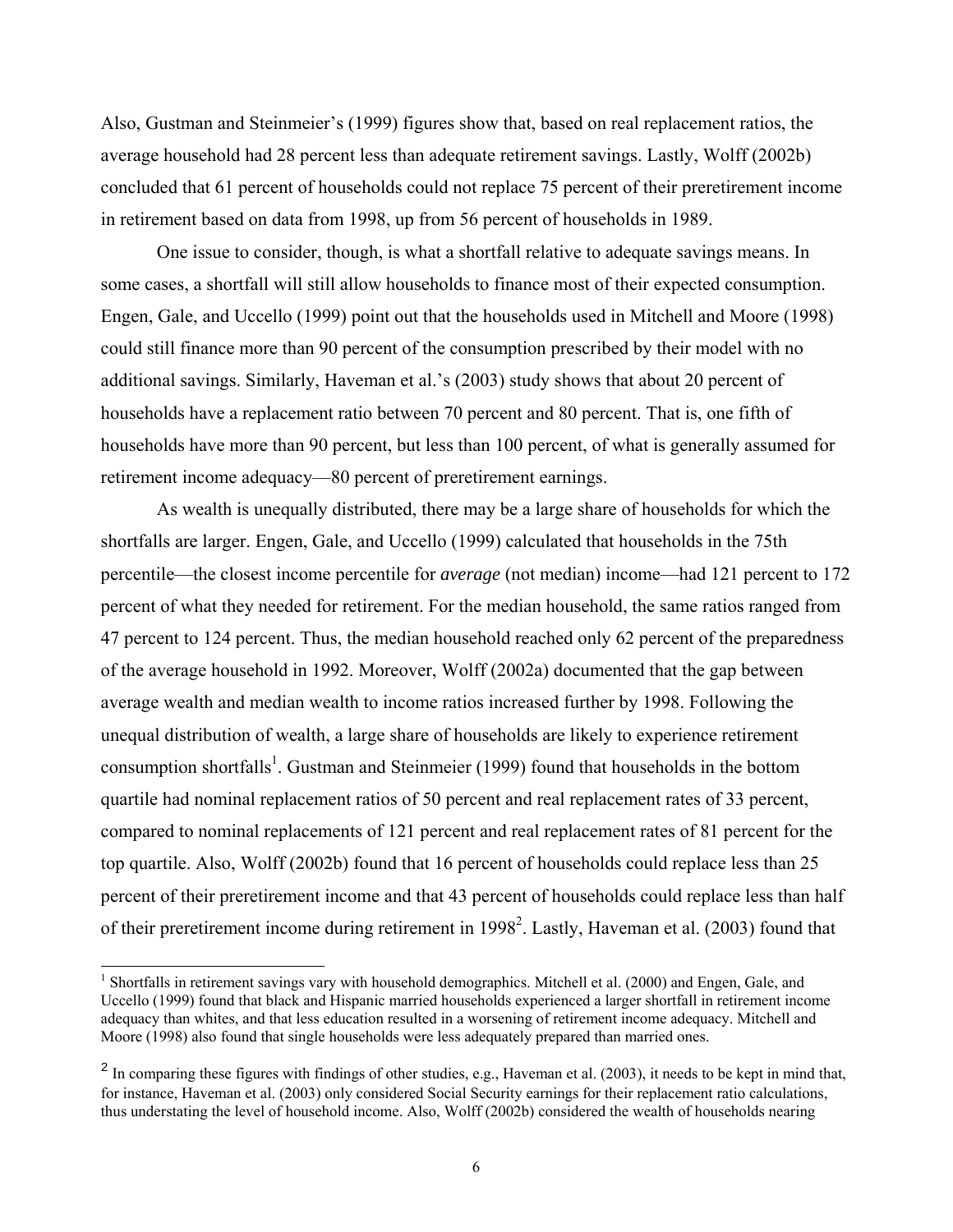single men were more likely be inadequately prepared than single women, who were in turn less likely than married couples to be adequately prepared for retirement.

To make ends meet in retirement, when facing an income shortfall, households will have to curtail their retirement consumption. In fact, one of the distinguishing features between studies that conclude that households are adequately prepared for retirement and those that do not is the consumption pattern in retirement. For instance, Engen, Gale, and Uccello (1999) and Gustman and Steinmeier (1999) conclude that households are adequately prepared for retirement based on the fact that real retirement consumption declines with age in their models. Similarly, Haveman et al. (2003) base their conclusions on the assumption of declining consumption in retirement, albeit at a slower pace than Gustman and Steinmeier (1999).

In the past few years, a number of studies have looked at the changes of retirement income adequacy over time. Wolff (2002b) found that the share of households between the ages of 47 and 64 that could replace less than 75 percent of their current income in retirement rose from 56.1 percent in 1989 to 61.2 percent in 1998. In comparison, Engen, Gale, and Uccello (2002) found that retirement income adequacy, by their stochastic definition, had changed little from 1995 to 1998. Lastly, Smith (2003) found, using data from the Panel Study of Income Dynamics (PSID) and the CPS, that median after-tax income replacement ratios in retirement showed an increasing trend, particularly since the early 1990s.

#### **III. DATA SOURCES AND ACCOUNTING FRAMEWORK**

 $\overline{a}$ 

The principal data sources used for this study are the 1983, 1989, and 2001 Survey of Consumer Finances (SCF) conducted by the Federal Reserve Board. Each survey consists of a core representative sample combined with a high-income supplement. The SCF provides considerable detail on both pension plans and Social Security contributions. The SCF also gives detailed information on expected pension and Social Security benefits for both husband and wife. For 1983, the Federal Reserve Board also made its own calculations of the wealth equivalent value of both

retirement, whereas Haveman et al. (2003) considered wealth for those who were retired. Obviously households can increase their savings before entering retirement and occasionally while in retirement.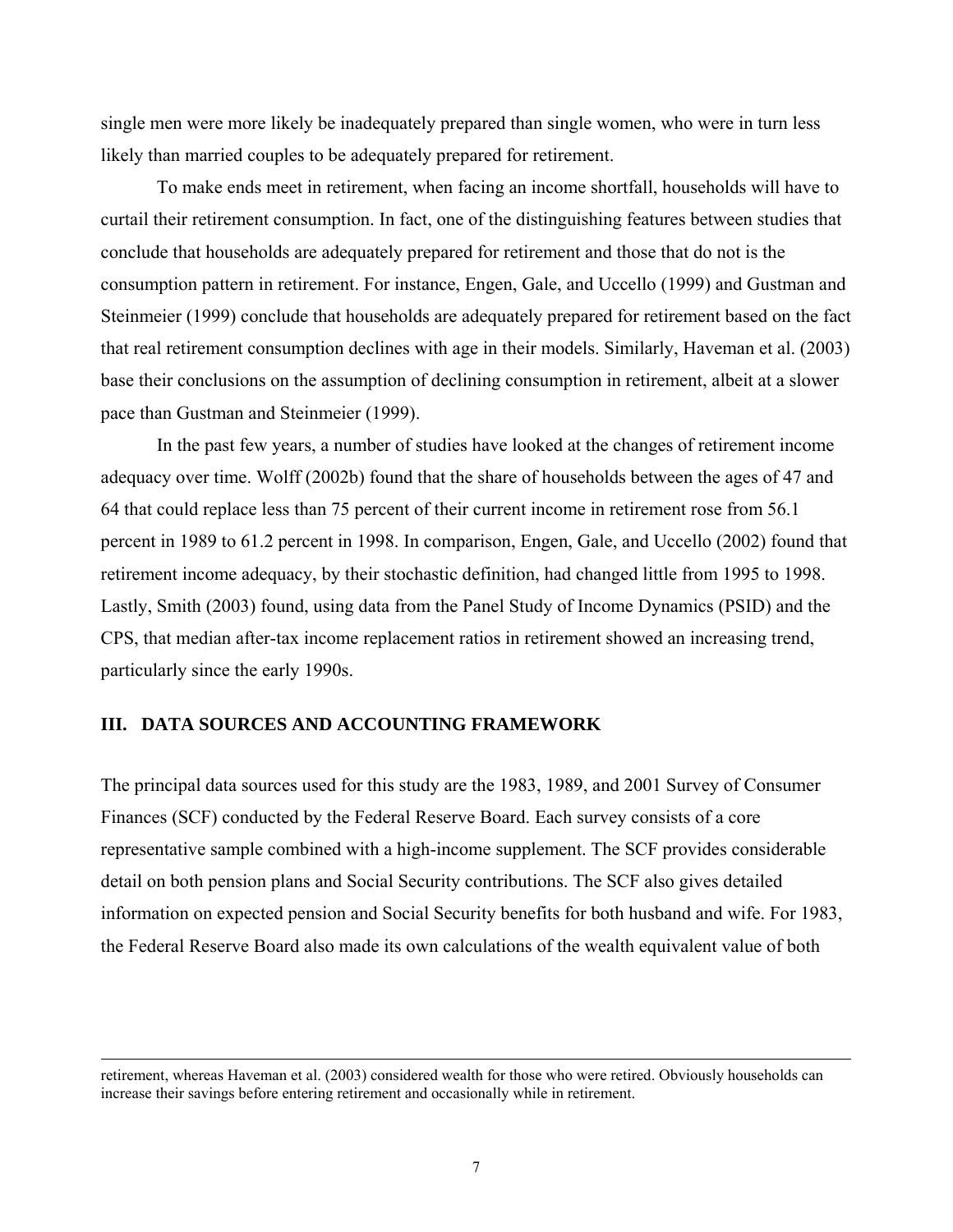expected pension benefits and Social Security benefits. I use these estimates in this paper. However, this has not been done for other years. $3$ 

The basic wealth concept used here is marketable wealth (or net worth, NW), which is defined as the current value of all marketable or fungible assets, less the current value of debts. Total assets are the sum of: (1) the gross value of owner-occupied housing; (2) other real estate; (3) cash and demand deposits; (4) time and savings deposits, certificates of deposit, and money market accounts; (5) bonds and other financial securities; (6) the cash surrender value of life insurance plans; (7) the current market value of Defined Contribution pension plans, including IRAs, Keogh, and 401(k) plans; (8) corporate stock and mutual funds; (9) net equity in unincorporated businesses; and (10) equity in trust funds. Total liabilities are the sum of: (1) mortgage debt; (2) consumer debt, including auto loans; and (3) other debt. It should be stressed that the standard definition of net worth includes the market value of DC pension plans.<sup>4</sup>

A word should be said on why I use the SCF instead of the newer Health and Retirement Survey (HRS), which has much more complete data on earnings histories and has employerprovided information on individual DB pension plans. There are three reasons. First, the SCF provides much better data on the assets and liabilities that constitute marketable net worth. Second, the SCF data date from 1983, whereas the HRS data start only in 1992. Third, the age coverage of the HRS is limited, whereas the SCF covers the whole population.

 The imputation of both pension and Social Security wealth involves a large number of steps, which is summarized below.

#### **A. Pension Wealth**

l

For retirees (r) the procedure is straightforward. Let PB be the pension benefit currently being received by the retiree. The SCF questionnaire indicates how many pension plans each spouse is

<sup>&</sup>lt;sup>3</sup> The underlying data are not available for the 1983 SCF to re-do these estimates in exactly the same form as for 1989 and 2001, though I try to follow their method as much as possible for these two years (see below). The difference in methodology may introduce compatibility problems between the 1983 estimates and those of the other two years. Moreover, pension and Social Security wealth imputations in the 1983 data are not available for households under the age of 40.

 $4$  Only assets that can be readily converted to cash (that is, "fungible" ones) are included. As a result, consumer durables, such as automobiles, televisions, furniture, household appliances, and the like, are excluded here since these items are not easily marketed or their resale value typically far understates the value of their consumption services to the household.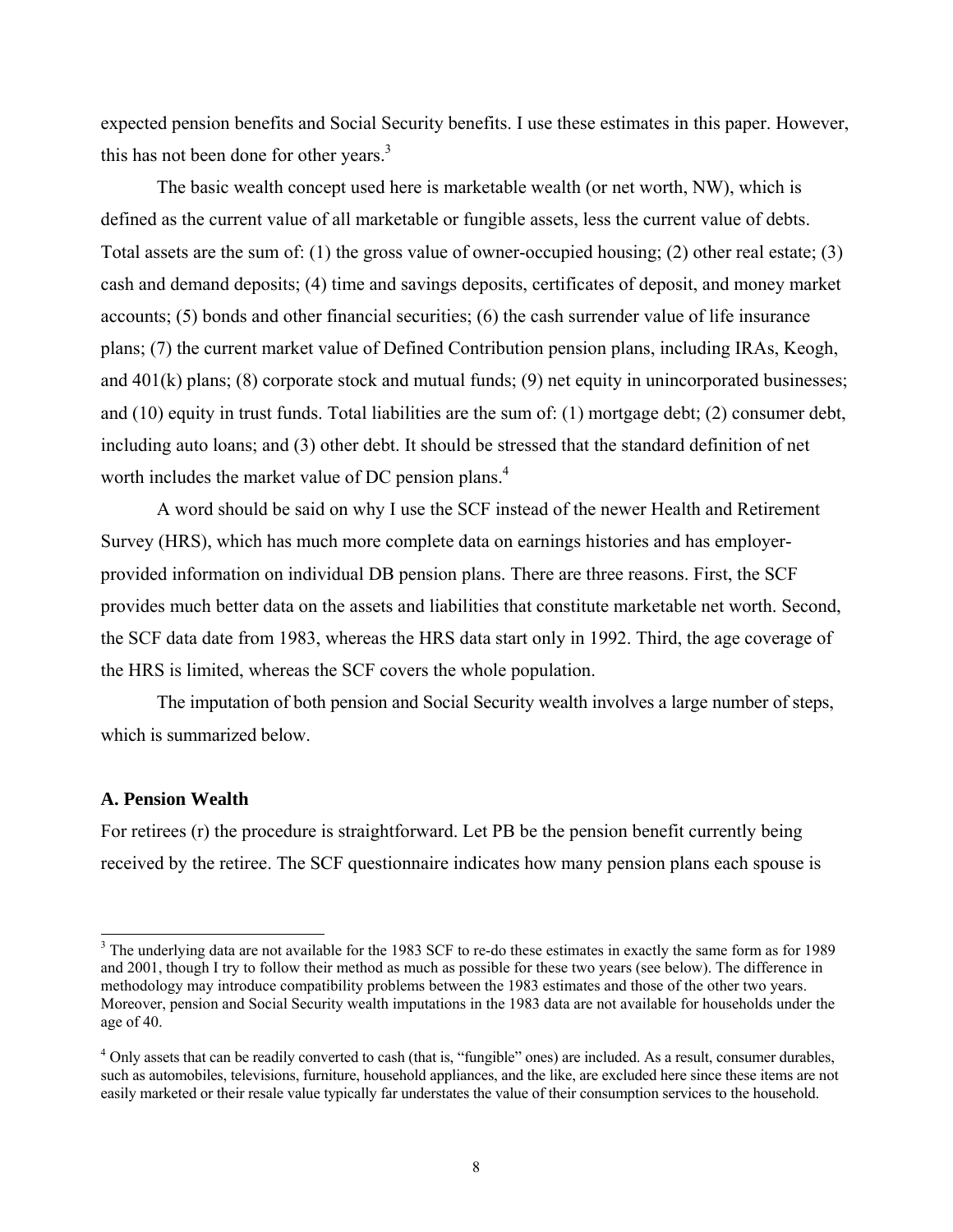involved in and what the expected (or current) pension benefit is. The SCF questionnaire also indicates whether the pension benefits remain fixed in nominal terms over time for a particular

beneficiary or is indexed for inflation. In the case of the former, the (gross) Defined Benefit pension wealth is given by:

(1)  $DB_r = \int_0^{\infty} P B(1 - m_t) e^{-\delta t} dt$ 

where  $m_t$  is the mortality rate at time (t) conditional on age, gender, and race;<sup>5</sup> the discount rate ( $\delta$ ), which is set at 5 percent (2 percent when PB is indexed for inflation), and the integration runs from the person's current age to age  $109<sup>6</sup>$ 

 Among current workers (w) the procedure is somewhat more complex. The SCF provides detailed information on pension coverage among current workers, including the type of plan, the expected benefit at retirement or the formula used to determine the benefit amount (for example, a fixed percentage of the average of the last five year's earnings), the expected retirement age when the benefits are effective, the likely retirement age of the worker, and vesting requirements. Information is provided not only for the current job (or jobs) of each spouse but for up to five past jobs as well. On the basis of the information provided in the SCF and on projected future earnings, future expected pension benefits ( $EPB_w$ ) are then projected to the year of retirement or the first year of eligibility for the pension. Then the present value of pension wealth for current workers (w) is given by:

(2) 
$$
DB_w = \int_{LR} EPB(1 - m_t)e^{-\delta t}dt
$$

where RA is the expected age of retirement and  $LR = A - RA$  is the number of years to retirement. As above, and the integration runs from the expected age of retirement to age  $109$ .<sup>7</sup>

 5 The mortality rate data are from the U.S. Bureau of the Census, *Statistical Abstract of the United States, 1985, 1991, and 2003,* Washington, D.C., U.S. Government Printing Office*.* 

 $6$  I also used as alternatives real discount rates of 1.5, 2.5, and 3.0 percent. The results of the analysis are not materially altered (and not shown in the paper).

<sup>&</sup>lt;sup>7</sup> Technically speaking, the mortality rate  $(m_t)$  associated with the year of retirement is the probability of surviving from the current age to the age of retirement. The discount rate is again set at 5 percent (2 percent if PB is indexed).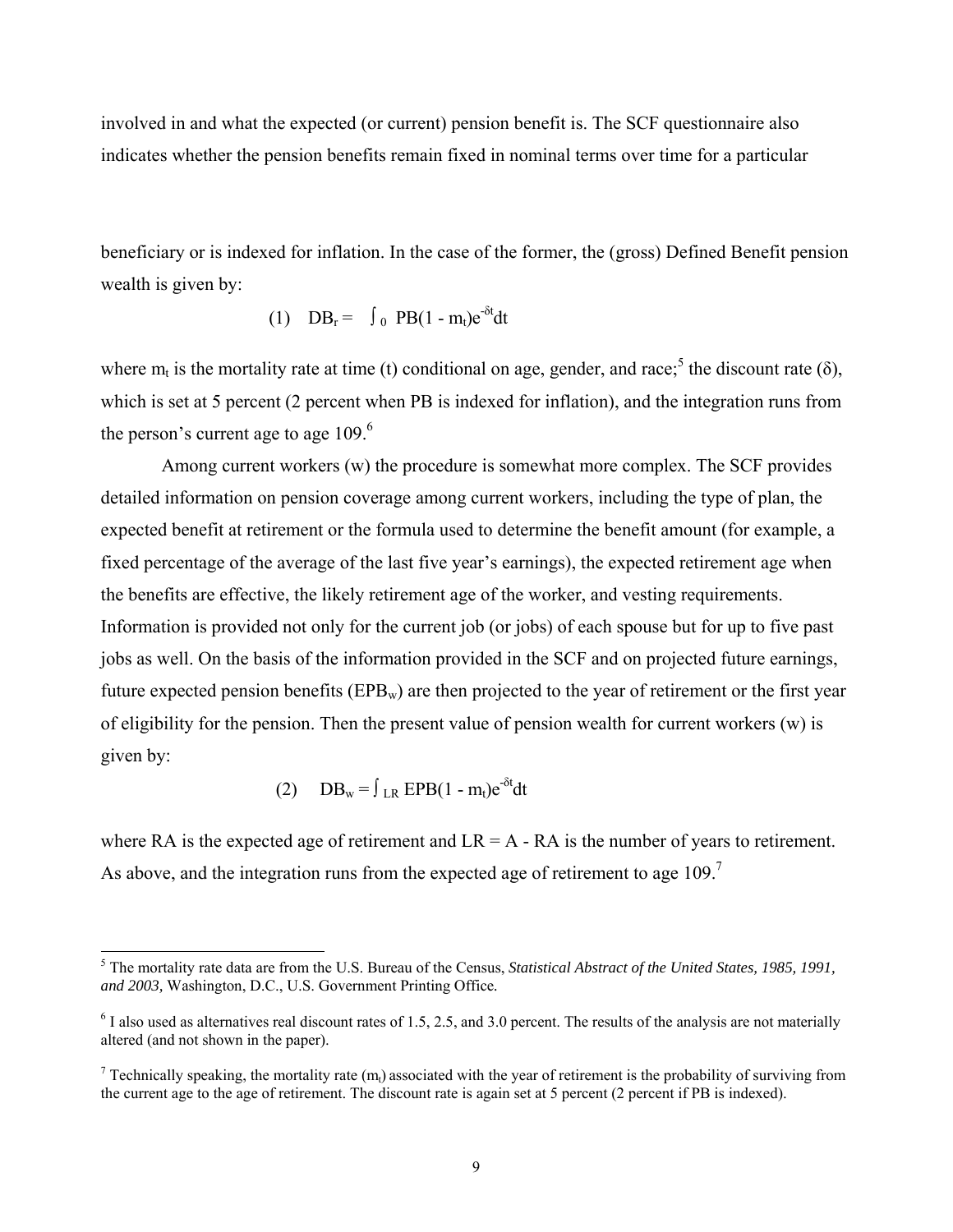It should be noted that the calculations of DB pension wealth for current workers are based on employee response, including his or her stated expected age of retirement, *not* on employerprovided pension plans. A couple of studies have looked at the reliability of employee-provided estimates of pension wealth by comparing self-reported pension benefits with estimates based on provider data. Using data from the 1992 wave of the HRS, both Gustman and Steinmeier (1999) and Johnson, Sambamoorthi, and Crystal (2000) found that individual reports of pension benefits varied widely from those based on provider information. However, the latter also calculated that the median values of DB plans from the two sources were quite close (about a 6 percent difference).

#### **B. Social Security Wealth**

l

For current Social Security beneficiaries (r), the procedure is again straightforward. Let SSB be the Social Security benefit currently being received by the retiree. Again, the SCF provides information for both husband and wife. Since Social Security benefits are indexed for inflation, (gross) Social Security wealth is given by:

$$
(3) \quad \text{SSW}_{r} = \int_{0}^{t} \text{SSB}(1 - m_{t})e^{-\delta t}dt
$$

where it is assumed that the current Social Security rules remain in effect indefinitely.<sup>8</sup>

 The imputation of Social Security wealth among current workers is based on the worker's projected earnings history estimated by regression equation. The steps are, briefly, as follows. First, coverage is assigned based on whether the individual expects to receive Social Security benefits and on whether the individual was salaried or self-employed. Second, on the basis of the person's earnings history, the person's Average Indexed Monthly Earnings (AIME) is computed. Third, on the basis of existing rules, the person's Primary Insurance Amount (PIA) is derived from AIME. Then,

(4) 
$$
SSW_w = \int_{LR} PIA(1 - m_t)e^{-\delta^*t} dt.
$$

As with pension wealth, the integration runs from the expected age of retirement to age  $109$ .<sup>9</sup>

<sup>&</sup>lt;sup>8</sup> Separate imputations are performed for husband and wife and an adjustment in the Social Security benefit is made for the surviving spouse. The discount rate is again set at 2 percent.

<sup>&</sup>lt;sup>9</sup> As with pension wealth, the mortality rate,  $m_t$  associated with the year of retirement is the probability of surviving from the current age to the age of retirement and the discount rate is set at 2 percent.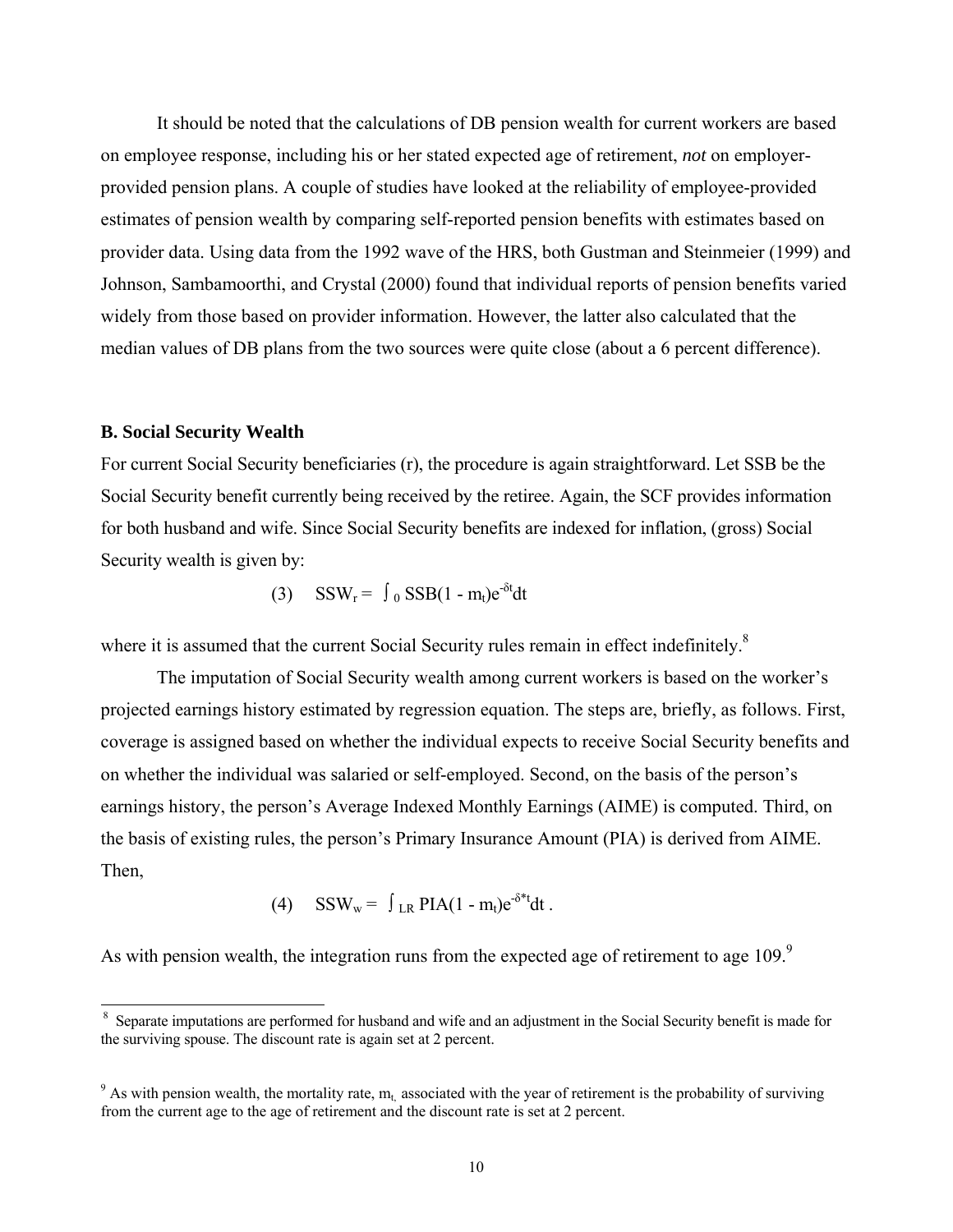Here, too, it should be noted that estimates of Social Security wealth are based on reported earnings at a single point in time. These estimates are likely to be inferior to those based on longitudinal work histories of individual workers (see, for example, Smith, Toder, and Iams 2001, whose estimates are based on actual Social Security work histories.) In fact, actual work histories do show much more variance in earnings over time than one based on a human capital earnings function projection. Moreover, they also show many periods of work disruption that I cannot adequately capture here. However, I do have some *retrospective* information on work history provided by the respondent. In particular, each individual is asked to provide data on the total number of years worked full-time since age 18, the number of years worked part-time since age 18, and the expected age of retirement (both from full-time and part-time work). On the basis of this information, it is possible to approximate the total number of full-time and part-time years worked over the individual's lifetime and use these figures in the estimate of the individual's AIME.

Nonetheless, since my estimates of SSW assume a continuous work life, I am likely to be overstating the value of SSW for many workers. This is likely to bias upward my estimates of mean and median SSW, as well as a downward bias in the variability of Social Security wealth. It may also lead to an understatement of the correlation between net worth and SSW.

#### **C. Employer Contributions to Defined Contribution Plans**

So far, I have treated Defined Benefit and Defined Contribution pension wealth, as well as SSW, as comparable concepts. However, there are important differences in their estimation. Most notably, the calculation of DB wealth is estimated on the basis of the future stream of pension benefits on the assumption that the employee remains at his or her firm of employment until the person's expected retirement date. The computation of SSW is also based on the assumption that the worker remains at work until the person's expected retirement date. On the other hand, the Defined Contribution valuation is based on the current market value of DC plans.

To put DB (and SSW) and Defined Contribution wealth (DC) on an "equal footing," I project forward the employer contribution to DC plans, like 401(k)s. If we assume, as in the case of DB pensions, that workers remain at their company until retirement, and that the terms of their DC contract with their employer stays the same, then it is possible to do this. In most cases, the employer contribution is a fixed percentage of the employee's salary. On the basis of the estimated human capital earnings functions for each worker, it is possible to calculate the annual stream of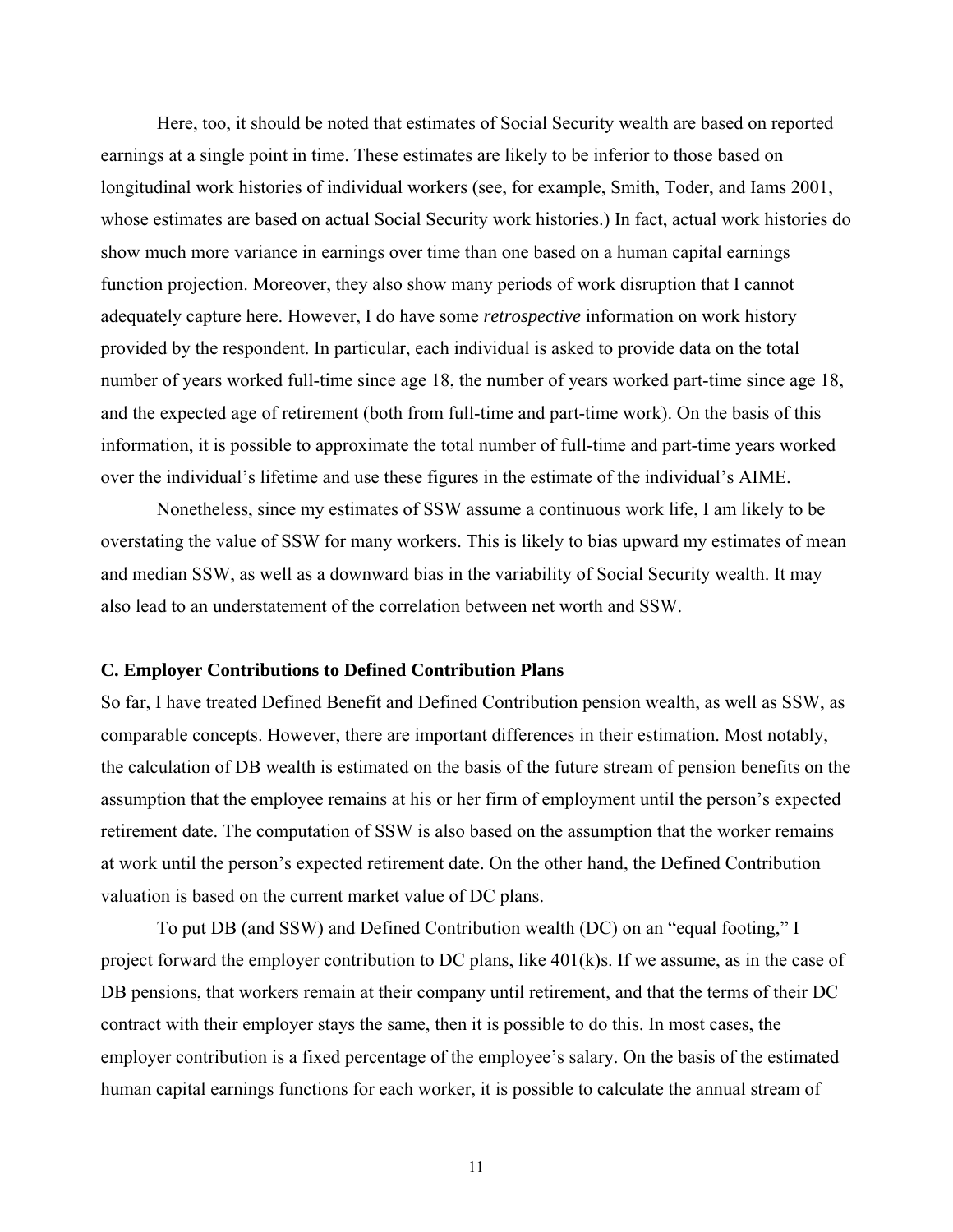future employer contributions to the DC plan until retirement (which I call DC2).<sup>10</sup> The addition of DC2 to household wealth puts the treatment of DC pension wealth roughly on a par with that of DB pension wealth, since both represent future additions to household wealth from the *employer*.

The SCF questionnaire indicates how many DC pension plans each spouse has (up to three per spouse).11 Information on the employer contribution to DC pensions plans is recorded in two ways. First, in some cases, the contribution is given as a flat dollar amount. Though it is not indicated in the survey data whether the dollar contribution is indexed to inflation over time, I assume that it is indexed to the CPI, which seems the more likely arrangement.<sup>12</sup> Let EMPAMT be the dollar amount of the employer contribution to the DC plan. Then, the present value of the stream of future employer contributions,  $DC2<sub>a</sub>$ , is given by:

(5) 
$$
DC2_a = 0 \int \text{LR} \quad \text{EMPAMT} \ (1 - m_t) e^{-\delta t} dt
$$

where  $m_t$  is the mortality rate at time (t) conditional on age, gender, and race; and the discount rate  $(\delta)$  is set at 2 percent.<sup>13</sup> The integration runs from the current year to LR, where RA is the expected age of retirement and  $LR = A - RA$  is the number of years to retirement.

Second, in most cases, the employer contribution is given as a percent of earnings. If we assume that the proportion, EMPPER, is fixed over time, then  $DC2<sub>b</sub>$ , is given by:

(6) 
$$
DC2_b = 0
$$
  $\int \text{LR} \quad \text{EMPER} \cdot E^*_{t} (1 - m_t) e^{-\delta t} dt$ 

where  $E^*$ <sub>t</sub> is the predicted earnings of the worker at time (t) in constant dollars.

l

 $10$  Moreover, the 1983 data do not present a problem, since DC wealth was a trivial amount, so that we can again safely ignore this in the wealth comparison between 1983 on the one hand and 1989 and 2001 on the other hand.

<sup>&</sup>lt;sup>11</sup> The SCF records DC plans only for the main job of each respondent. No information on DC plans is provided for secondary employment. This does not appear to be a significant problem because in 2001, 99.4 percent of the total labor earnings of the head and 98.8 percent of that of the spouse came from the person's primary job.

 $12$  This will, if anything, bias upward the estimated employer contribution to the DC pension plan

<sup>&</sup>lt;sup>13</sup> This calculation assumes that the real rate of return on DC assets equals the discount rate δ. It should also be noted that past employer contributions to DC plans are already included in the current market value of DC wealth.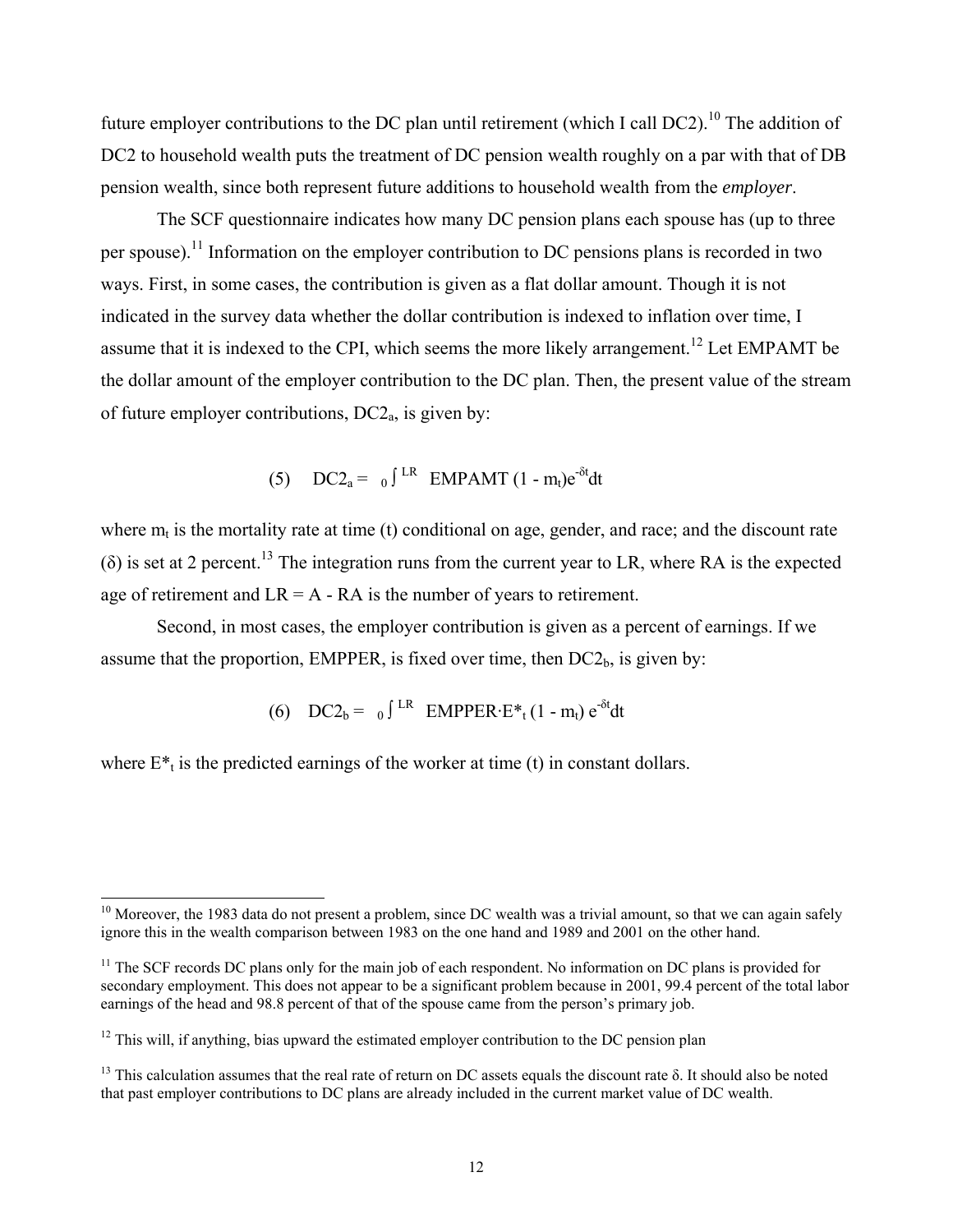Estimates are provided for the following components of household wealth:

$$
(7) \qquad DC = DC1 + DC2
$$

where DC1 is the current market value of households' Defined Contribution accounts.

$$
(8) \qquad \text{NW} = \text{NWX} + \text{DC}
$$

where NWX is marketable household wealth excluding DC. Total pension wealth PW is given by:

$$
(9) \qquad PW = DB + DC
$$

Retirement wealth RW is then given as the sum of pension and Social Security wealth:

$$
(10) \qquad \text{RW} = \text{PW} + \text{SSW}
$$

Finally, augmented household wealth, AW, is given by:

$$
(11) \quad AW = NWX + RW
$$

#### **IV. TIME TRENDS IN STANDARD MEASURES OF NET WORTH**

Table 1 documents a robust growth in wealth during the 1990s. After rising by 7 percent between 1983 and 1989, real median wealth among all households was 16 percent greater in 2001 than in 1989.14 As a result, median wealth grew slightly faster between 1989 and 2001 (1.32 percent per year) than between 1983 and 1989 (1.13 percent per year). Mean net worth was 65 percent higher in 2001 than in 1983 and 44 percent larger than in 1989. Mean wealth grew quite a bit faster between 1989 and 2001 (3.02 percent per year) than from 1983 to 1989 (2.27 percent per year). Moreover,

l

<sup>&</sup>lt;sup>14</sup> The CPI-U is used as the deflator for both income and wealth.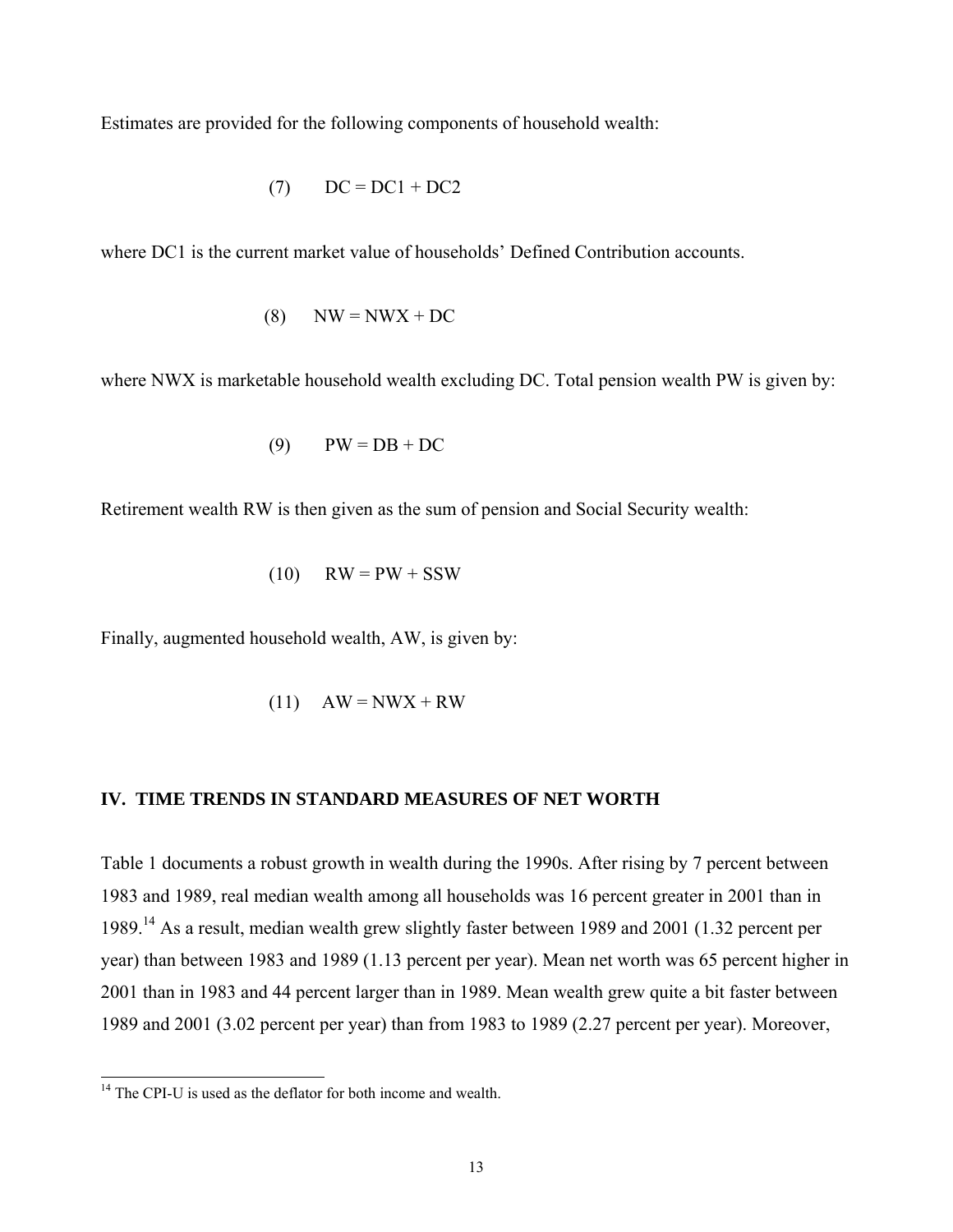mean wealth grew almost three times as fast as the median, suggesting widening inequality of wealth over these years.

The robust performance of median net worth over the 1990s contrasts sharply to trends in median income. Median household income, based on the SCF data, after gaining 3.0 percent between 1983 and 1989, grew by 9.2 percent from 1989 to 2001—slower than median net worth in both periods. The net change over the whole period was 12.5 percent. In contrast, mean income rose by 8 percent from 1983 to 1989 and by another 26 percent from 1989 to 2001, for a total change of 36 percent.15

The wealth picture changes as households grow older (table 2). For one, average wealth was substantially higher for older households. Households between the ages of 47 and 64 had, on average, \$598,300 in total wealth in 2001, 57 percent higher than for the population at large. The growth in mean net worth over the 1983–2001 period was a little lower than average for age group 47–64, while the growth in median net worth was a little higher. The growth in both mean and median income, on the other hand, was above average for age group 47–64.

The average wealth to income ratio increased from 5.0 to 5.6—a more than 10 percent gain over this period for all households. In comparison, the wealth to income ratio for households nearing retirement grew by 11 percent from 5.9 to 6.5. In other words, older households had a slightly higher wealth to income levels and increased those somewhat more than the population at larger.

#### **V. RETIREMENT AND AUGMENTED WEALTH**

l

The only form of retirement wealth that is almost universally held is Social Security wealth (see table 3). By 2001, 98 percent of households between the ages of 47 and 64 were covered by Social Security, up from 92 percent in 1983. In comparison, private pension coverage continues to show large holes that are only very slowly being filled. For instance, the share of households between 47 and 64 with a DC or DB plan was 76 percent, compared to 98 percent with Social Security coverage. However, pension coverage among this age group rose from 70 percent in 1983 to 76 percent in 2001. The increase in overall pension coverage came about from the very rapid

<sup>&</sup>lt;sup>15</sup> The Current Population Survey (CPS) data show somewhat different time trends, with median income rising by 11 percent between 1983 and 1989 and then only 2.3 percent from 1989 to 2001, and mean income growing by 16 and 12 percent, respectively.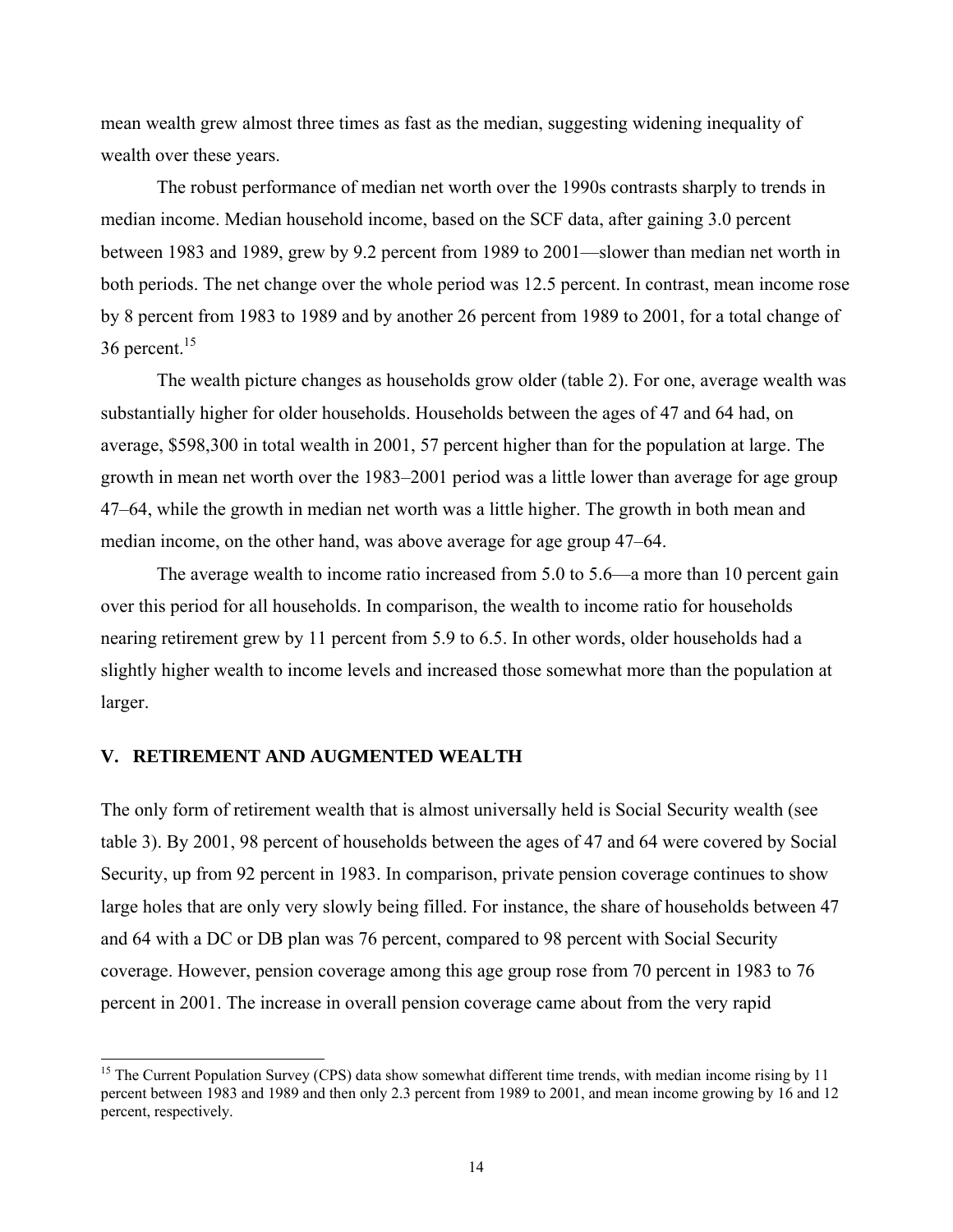expansion of the DC system, with the share with DC coverage ballooning from 12 to 62 percent over these 18 years. In contrast, DB coverage fell rather rapidly as well.

In 2001, 98 percent of all households in the preretirement age groups (47 to 64) had some form of retirement wealth. The share covered by some form of retirement wealth was up slightly, from 97 percent in 1983.

From 1983 to 2001, different forms of wealth have shown different increases (see table 4). With respect to retirement wealth, Social Security wealth took up the largest share in 1983, accounting for 60 percent of the retirement wealth of age group 47–64. However, by 2001, pension wealth was the larger component, comprising 52 percent of retirement wealth, RW. DC wealth by itself comprised 33 percent of RW in comparison to 19 percent for DB wealth. In 1983, in contrast, DB made up 37 percent of RW and DC virtually nothing. In terms of growth rates, mean PW almost doubled over the 1983–2001 period, while mean SSW gained only 21 percent.<sup>16</sup>

The wealth distribution differs across retirement wealth categories. This means that separate groups of households will rely on different forms of retirement wealth to varying degrees. Specifically, Social Security wealth was more equally distributed than other forms of retirement wealth. The average Social Security wealth for households between the ages of 47 and 64 was \$184,500 in 2001, or only 4.6 percent higher than the median Social Security wealth for this age group. In comparison, average private pension wealth for this age group was almost three times the median private pension wealth, hence, the wealth distribution reflects the less than universal coverage of private pension plans, as well as a more unequal distribution of private pension wealth.

Mean retirement wealth also grew robustly over the years 1983 to 2001, advancing by more than half, while median RW increased by a respectable 22 percent. Results are different for total (augmented) household wealth. Over the years 1983 to 2001, mean AW gained 32 percent, while median AW was up by a meager 3.4 percent. Thus, most of the gains in augmented wealth accrued to richer households.

For middle class households, those in the middle three income quintiles, the importance of Social Security becomes even more apparent (table 5). In 2001, SSW comprised 57 percent of their retirement wealth, as compared to 48 percent for all households in this age group. Since 1989, it

l

<sup>&</sup>lt;sup>16</sup> Both mean and median SSW declined slightly from 1983 to 1989. This change mainly reflects the increase in the normal retirement age for Social Security benefits, which came into effect in the early 1980s. The age at which full Social Security benefits begin advances from 65 and 2 months for those born in 1938 to 67 for those born in 1960 or later.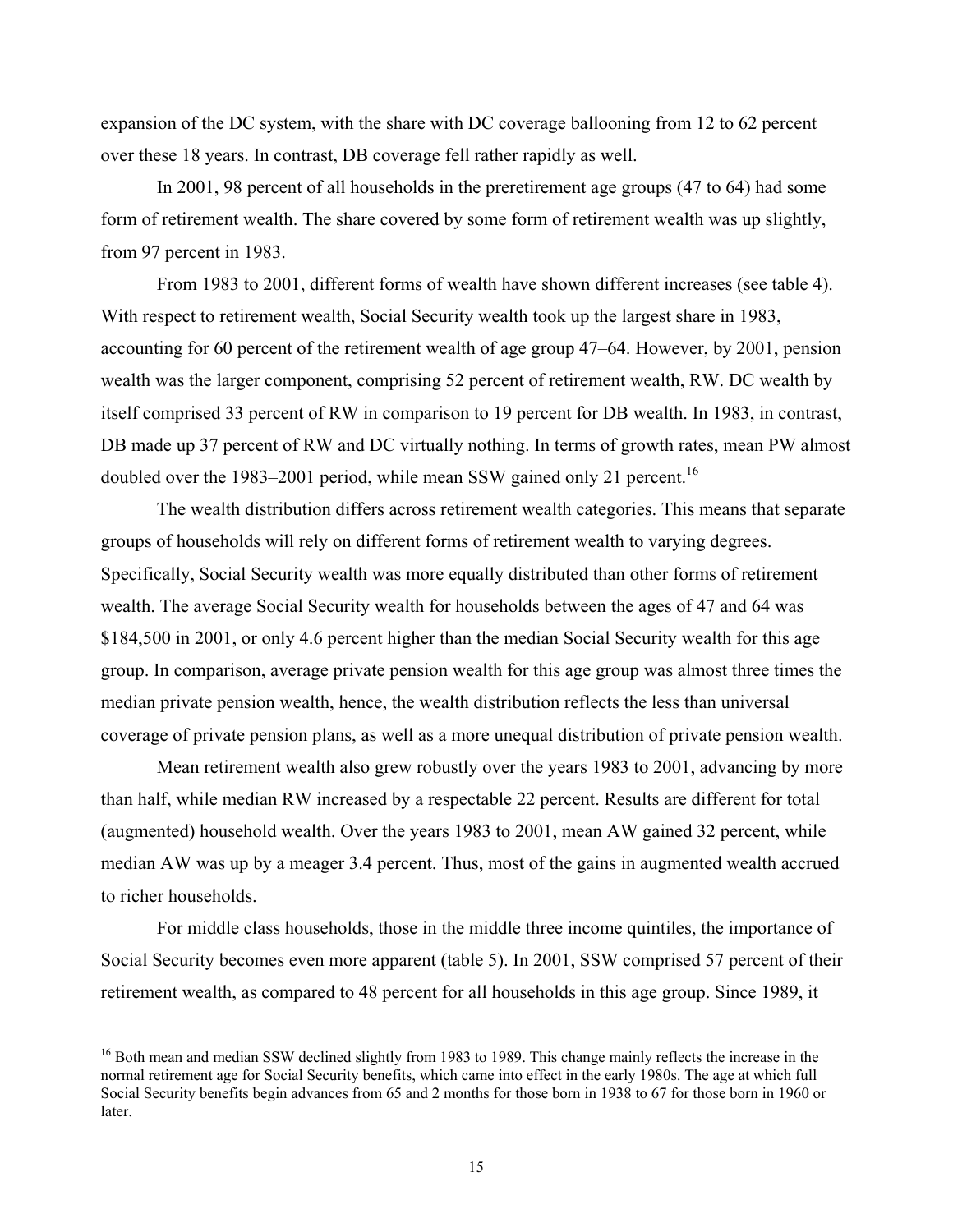declined as a share of RW by a mere 0.4 percentage points, much less than the 8.6 percentage point decline for all households in the age group.

Both pension wealth and Social Security wealth grew robustly for middle income families nearing retirement. As a result, mean retirement wealth gained 47 percent for age group 47 to 64 between 1989 and 2001, about the same as for all households in the age group, and augmented wealth was up by 38 percent, somewhat more than for all households in the age bracket.

#### **A. Retirement Wealth by Race**

l

As the distribution of retirement wealth has become more unequal, the question is whether certain demographic groups are more likely than others to have seen below or above average increases in retirement wealth and retirement income adequacy. We analyze retirement wealth and retirement income adequacy by two demographic characteristics: race and family status.

Despite improvements, minority households (defined here as African-Americans and Hispanics)<sup>17</sup> still had considerably less wealth accumulated than non-minority households as they approached retirement in 2001. For households between the ages of 47 and 64, the mean retirement wealth of non-Hispanic whites was almost two and a half times larger than for minorities in 2001 (table 6). The ratio of median retirement wealth was very similar.

Differences are even more extreme for net worth. In the age group 47 to 64, whites had 5.5 the net worth of non-whites in 2001 (table 7). Differences are less pronounced for total (augmented) wealth. The ratio of average total (augmented) wealth of non-Hispanics whites to the average wealth of minorities in 2001 was 3.6 for households between the ages of 47 and 64 (table 7) and the ratio of median AW was 2.9. These results once again highlight the equalizing effect of Social Security. In fact, in 2001, the ratio of mean SSW between the two groups was (only) 2.0.

African-American and Hispanic households made no progress in closing the large gap with respect to white households in terms of retirement wealth or total wealth. In fact, the gaps widened between 1983 and 2001. While mean RW gained 84 percent for whites, it actually lost 1 percent for minorities (table 6). Even more extreme differences are apparent for median retirement wealth. There was a *huge* gap in the growth rates of mean pension wealth between the two races, with the ratio of mean PW between minorities and whites slipping from 0.66 to 0.35 over this period. The

<sup>&</sup>lt;sup>17</sup> Because of small sample sizes, I have combined these two groups. Moreover, I have excluded the group "Asians and other races" for the same reason.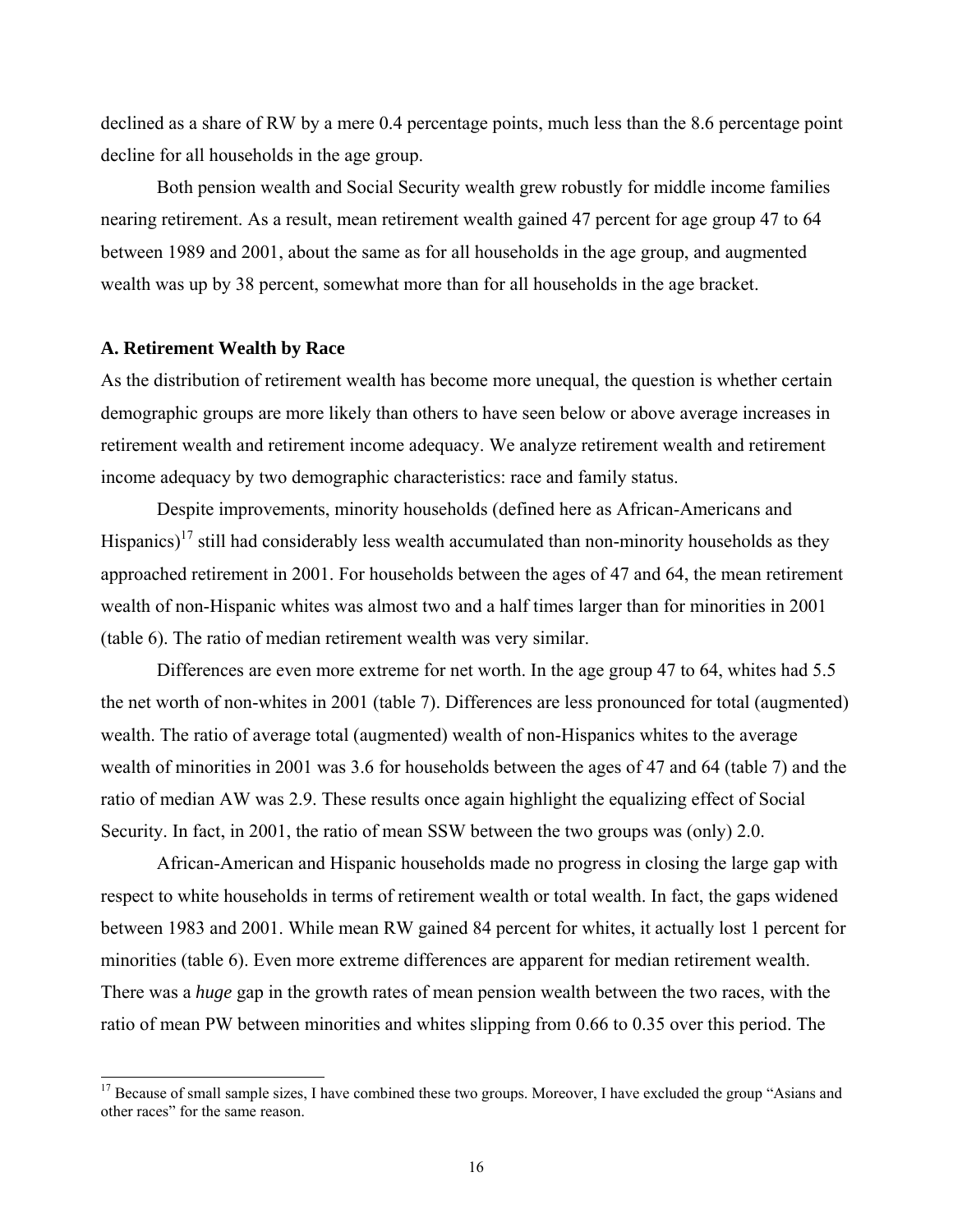switchover from the traditional DB system to the newer DC pension system hurt minorities much more than white households.

As a result of the growing cleavage in retirement wealth, the gap in augmented wealth also widened over the period. This was the case despite the fact that the (large) net worth gap actually narrowed somewhat over the 1983–2001 period (from a ratio of 5.8 to 5.5). The ratio of mean augmented wealth grew from 2.7 to 3.6 over the period and the ratio of median AW from 2.1 to 2.9.

#### **B. Retirement Wealth by Marital Status**

Another important demographic distinction is based on marital status. We analyze levels and trends of retirement wealth and total wealth for married couples, single females, and single males. Our results show that married couples had substantially more retirement wealth and total wealth than single households, and that single male-headed households had more wealth than single female headed households in 2001. Further, the analysis also shows that single women fell further behind single men and married couples from 1983 to 2001.

Total accumulated wealth still differed widely by marital status in 2001. Single women typically had less than single men, who had less than married couples. Single women had only 31 percent of the mean retirement wealth that couples had in 2001 (table 8) and between 29 and 32 percent of their median retirement wealth. Single women had between 58 percent of the mean RW that single men had (and 61 percent of their median RW). Further, the ratio of mean RW for single men to that of married couples in 2001 was 54 percent and the ratio of median RW was 52 percent.

Single women were better off relative to married couples in terms of Social Security than in terms of pensions. In 2001, single women held 38 percent of the Social Security wealth of married couples and between only 25 percent of the pension wealth of couples. On the other hand, single males in age group 47 to 64 had 55 percent of the pension wealth of married couples in 2001, compared to 53 percent of their Social Security wealth.

Single women were at about the same level relative to married couples in terms of net worth and total augmented wealth as in terms of retirement wealth (table 9). In 2001, the ratio of mean AW between the two groups was 29 percent, compared to 28 percent for net worth and 31 percent for RW. The ratio of median AW was 28 percent. The ratio of mean AW between single males and couples in 2001 was 36 percent, while the ratio of median AW was 47 percent.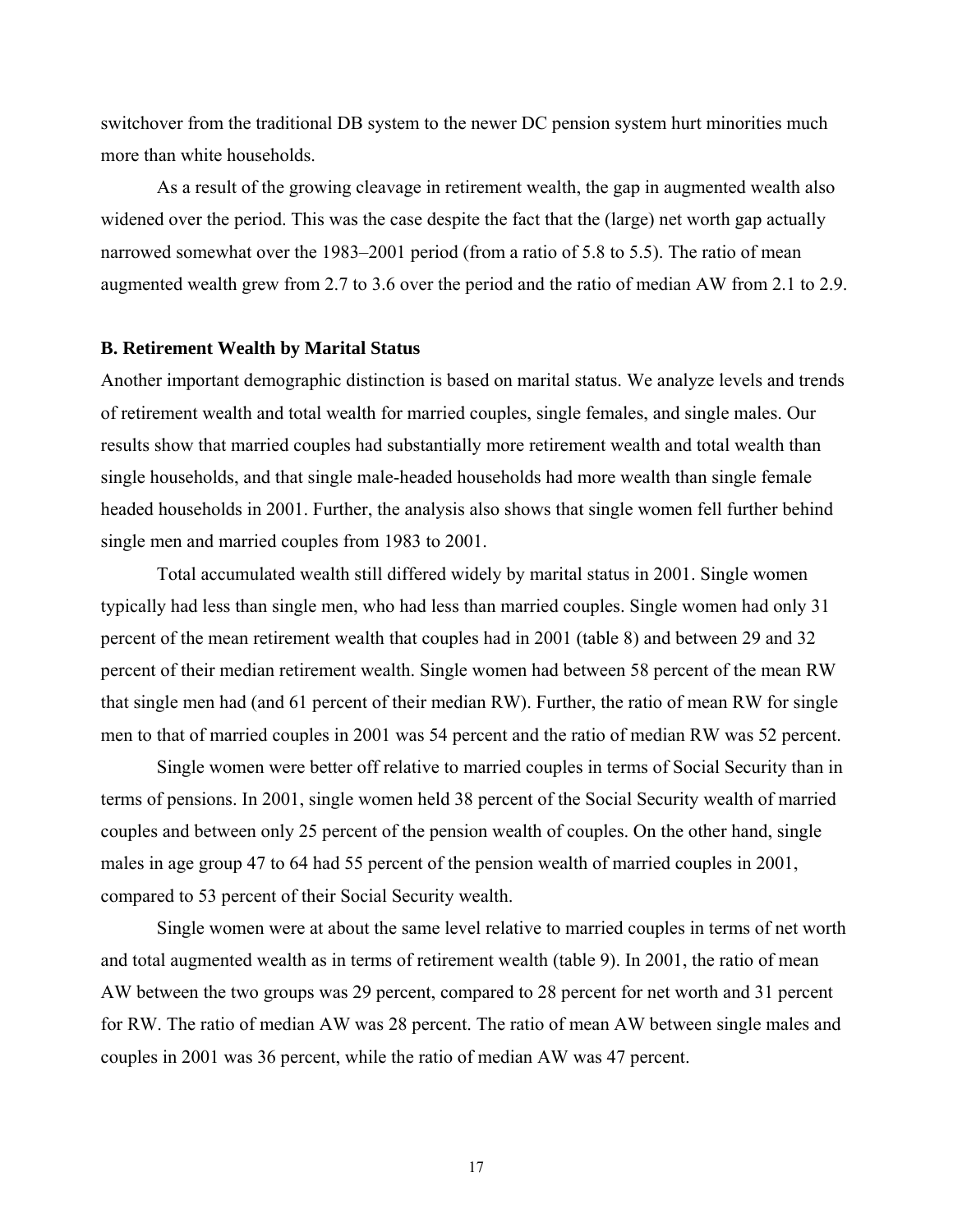Single women not only had less wealth than married couples or single men in 2001, but they also generally fell further behind over the period from 1983 to 2001. With respect to average retirement wealth, single men saw, by far, the largest gains from 1983 to 2001 at 128 percent, whereas single women saw much smaller gains than either single men or married couples. The same pattern held for median retirement wealth. Single women did make a substantial gain in terms of mean Social Security wealth but experienced an absolute decline in their pension wealth.

With respect to mean and median augmented wealth, single men and married couples had much larger gains than single women. The ratio of mean AW between single females and married couples fell from 33 to 29 percent between 1983 and 2001and that of median AW plunged from 39 to 28 percent. Indeed, median AW actually declined in absolute terms for single females.

#### **VI. RETIREMENT INCOME ADEQUACY**

l

I now turn to the primary topic of the paper, changes in retirement income adequacy. Retirement income is based on four components: (1) standard wealth holdings; (2) DC pension holdings; (3) DB pensions; and (4) Social Security. Standard net worth, excluding DC pensions (NWX), is first projected forward to year of retirement using a 3 percent real rate of return. This rate was chosen because it is approximately the average real rate of return on the average household portfolio from 1960 to 2000 (see Wolff, Zacharias, and Caner 2003, for details). An income flow equal to a seven percent real rate of return on projected wealth at retirement is then used to estimate income from wealth at retirement.<sup>18</sup> It should be stressed that I am *not* attempting to fully model the savings behavior of households nearing retirement, as one can do in a microsimulation model. As a result, my estimates of retirement income (and replacement rates) should be viewed as lower bounds. However, they are useful for comparing retirement preparedness of an age group at *two points in time,* such as 1989 and 2001, to determine whether there is improvement or deterioration.

 The second component, DC pensions, is treated in exactly the same way as NWX. For the third component, I use either the respondent's estimates of his (or her) annual pension benefit at retirement or my estimated value (see Section 3 above). The fourth component, annual Social Security benefits, is based on my estimated value of PIA (see Section 3 above).

 $18$  It should be noted that I am using net worth, including houses, in computing the annuity flow here and treating the net equity in homes as an asset value like stocks or bonds.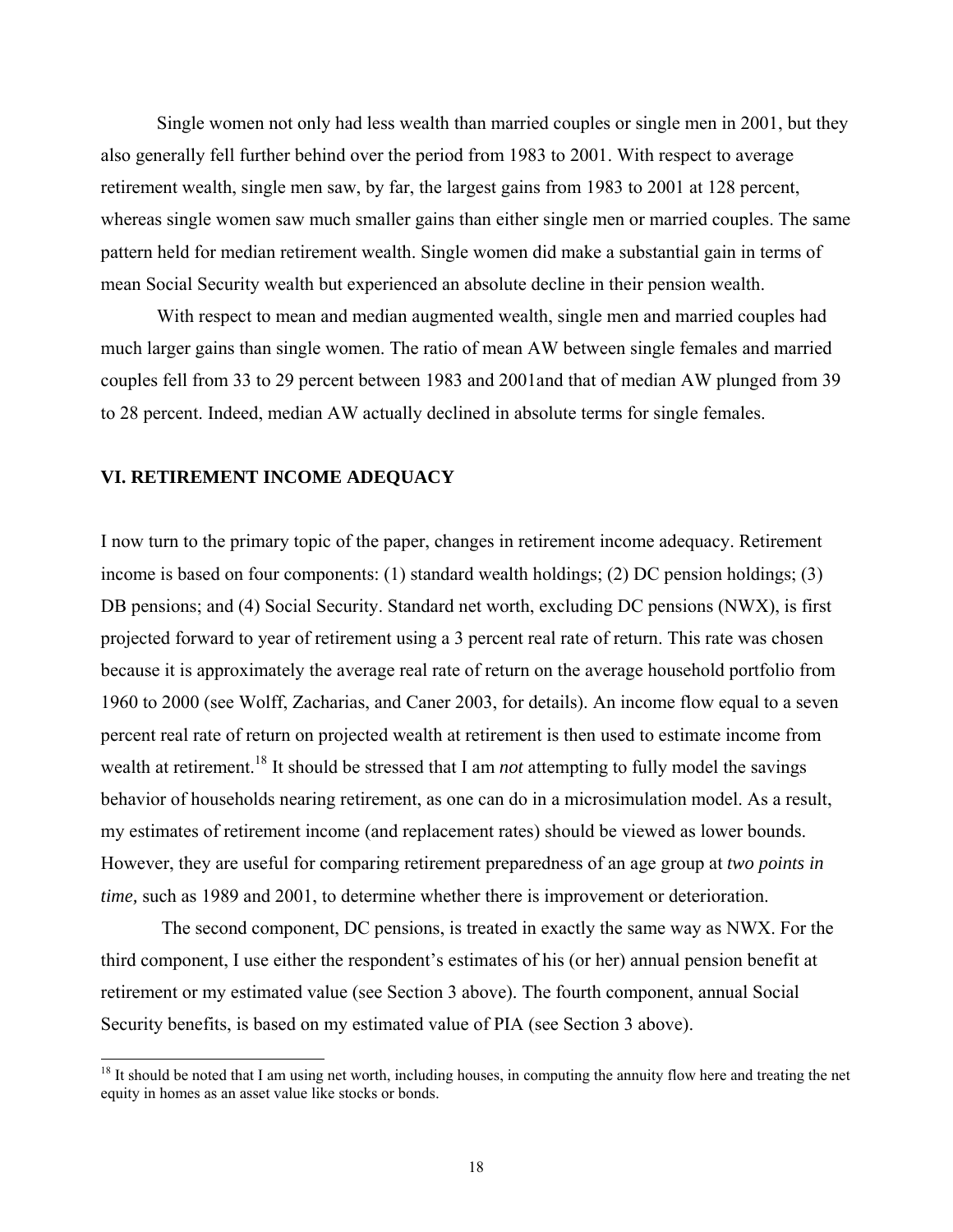I then measure retirement adequacy in three ways. The first is the annual projected retirement income. The second is the percentage of households whose projected retirement income is greater than twice the poverty threshold.<sup>19</sup> The third is the income replacement rate. This is based on projected retirement income and projected income up to the year of retirement. For the latter, I use a 2.045 percent annual growth rate of real income, an estimate based on the growth of real income for age group 47 to 64 over the period 1983 to 2001. Because the underlying data in the 1983 SCF do not permit an estimate of either Social Security or DB benefits at retirement, I show results only for 1989 and 2001.

#### **A. Mean Retirement Income**

The mean retirement income for all households in age group 47 to 64 in 2001 is estimated to be \$74,800 (see table 10). This compares to the actual mean income of this group in 2001 of \$91,500. In 2001, 59.4 percent of total retirement income is projected to come from this group's net worth, down from 64.8 percent in 1989; 23.3 percent from pensions, up from 16.5 percent in 1989; and the remaining 17.3 from Social Security, down slightly from 18.6 percent in 1989. The biggest change is the portion from DC pensions, which is estimated to grow by 11.0 percentage points, from 5.4 to 16.4 percent of total retirement income.

Projected retirement income is also estimated to have grown very strongly between 1989 and 2001. Among all households in age group 47 to 64, expected mean retirement income increased by 38 percent, for age group 47–55 by 31 percent and for age group 56–64 by 48 percent. The biggest growth is in DC pensions, more than tripling in real terms between 1989 and 2001, while annual benefits from DB plans are expected to decline by 13 percent in absolute terms.

Because of the widening racial gap in both retirement wealth and total augmented wealth, minorities are expected to fall behind non-Hispanic whites in retirement income—a 14 percent increase between 1989 and 2001 versus a 45 percent gain. By 2001, the mean retirement income of minorities is expected to be *about one fourth* that of white households. This compares to an actual income ratio among 47–64 year olds between the two groups of 42 percent in 2001. In fact, the ratio of minority to white retirement income is projected to fall from 0.329 in 1989 to 0.259 in 2001. Minorities will obtain a much higher share of their retirement income from Social Security—0.305

l

 $19$  I assume that the family's marital status remains unchanged over time.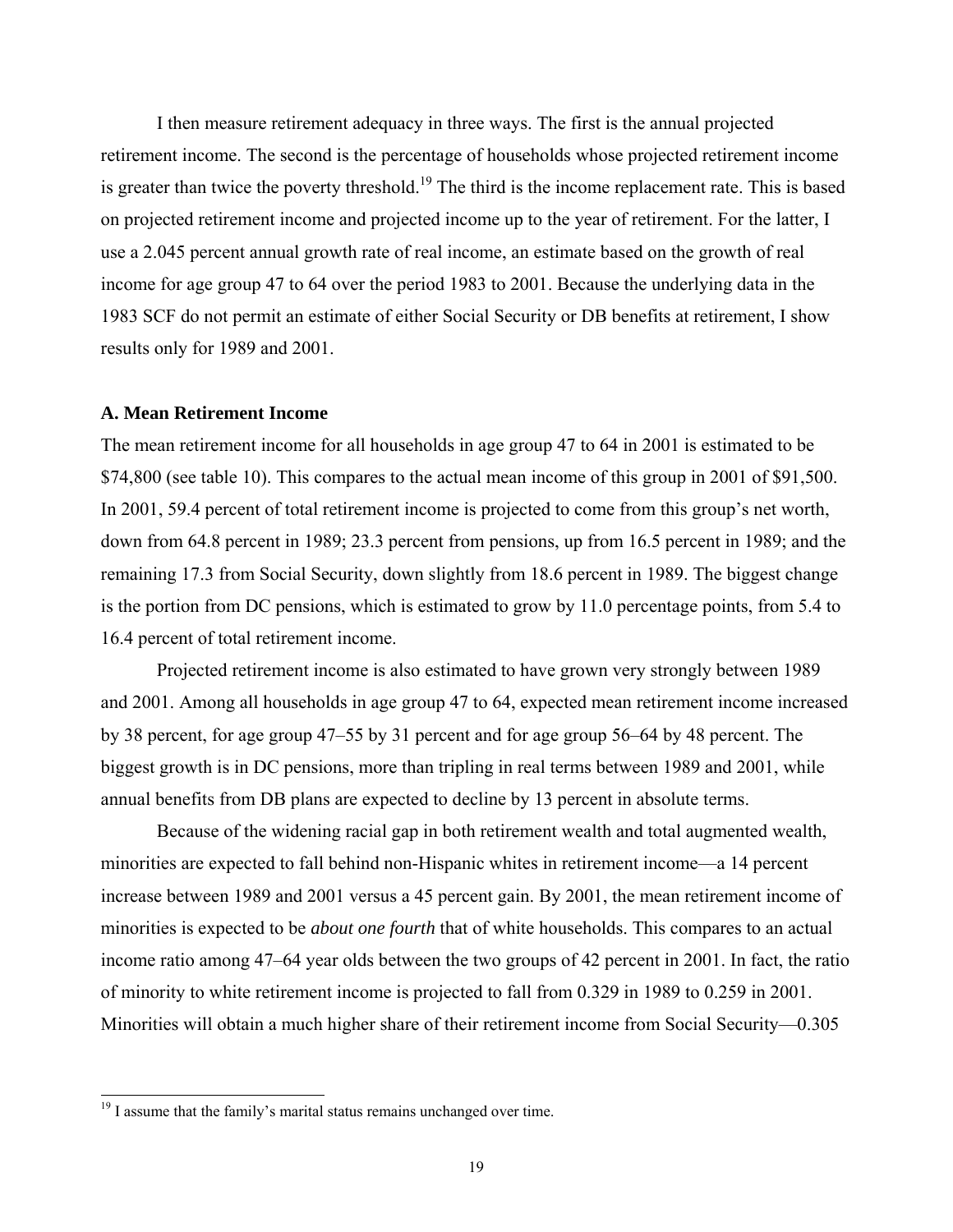versus 0.156 in 2001—and a higher share from pensions—0.318 versus 0.266—and a correspondingly much smaller share from standard wealth holdings—0.377 versus 0.578.

Despite the fact that the retirement wealth and total augmented wealth of single females declined relative to married couples between 1989 and 2001, their actual retirement prospects showed a slight relative improvement. Their expected retirement income gained 53 percent between 1989 and 2001, compared to a 47 percent increase for married couples (and a 57 percent increase for single males). Still, in 2001, the mean expected retirement income of single females was only 29.4 percent that of married couples, though up from 28.3 percent in 1989. Single females in 2001 will obtain a higher percent of their retirement income from Social Security than married couples— 20.1 versus 15.7 percent—but a lower fraction from pensions—21.7 versus 27.1 percent.

#### **B. Twice the Poverty Threshold**

In 2001, 34.6 percent of households in age group 47 to 64 were projected to have retirement income less than twice the poverty line for their family size (table 11). The percentage was smaller for older age groups, falling from 37.3 percent for ages 47 to 55 to 30.5 percent for ages 56 to 64. Only 27.5 percent of white households are projected to fall below twice the poverty standard, compared to *almost two-thirds* (64.4 percent) of minorities. Differences were also marked by marital status, with only 20.0 percent of married couples, compared to 64.6 percent of single females, falling below twice the poverty line.

A comparison of the two sets of columns reveals the importance of retirement assets for retirement income. In 2001, 70.6 percent of households in ages 47–64 are projected to have retirement income below twice the poverty line on the basis of their net worth alone (excluding DC pensions), compared to 34.6 percent on the basis of both net worth and retirement assets—a difference of 36.0 percentage points. Differences are greater for the older age group than the younger one (38.7 versus 34.2 percentage points), for whites than for minorities (38.3 versus 27.1 percentage points), and for married couples than single men or single women (43.7 versus 34.8 and 17.9 percentage points).

All groups saw a reduction in the share with expected retirement income less than twice the poverty line between 1989 and 2001. Overall, there was a 4.9 percentage point decline. Percentage points decline were much greater for age group 46–64 than 47–55. Minority households experienced a much greater decline than white households—11.6 versus 1.4 percentage points.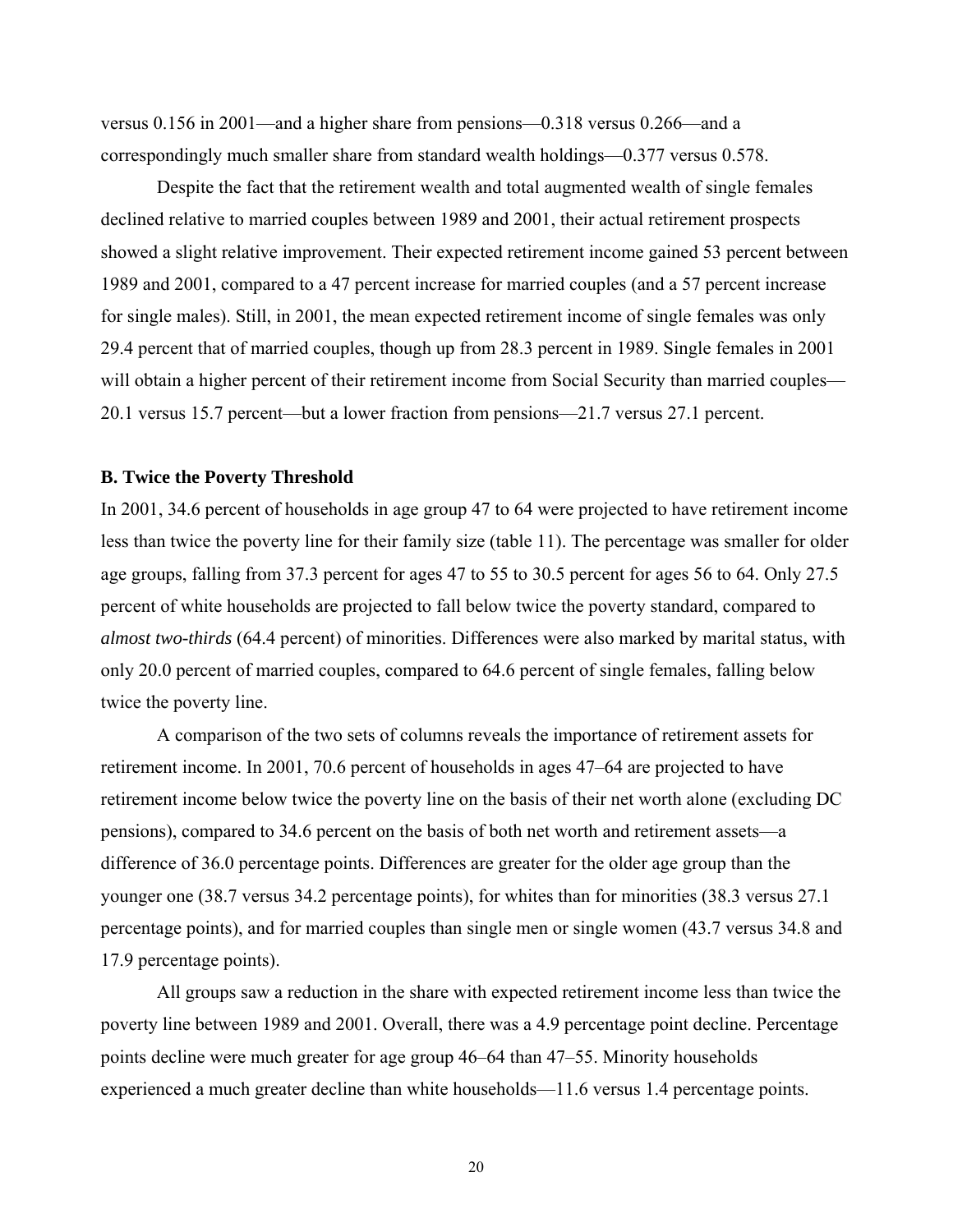Single males also saw a large decline—13.6 percentage points—especially compared to married couples (4.0 percentage point decline) and single females (5.7 percentage point decline). All groups saw a bigger reduction in the share with expected retirement income less than twice the poverty line from increases in the sum of net worth plus retirement income than from increases in net worth alone. These results reflect the growing importance of DC pension wealth over time.

#### **C. Replacement Rates**

Changes in the share of households with expected retirement income greater than one half of projected income at retirement were much smaller than changes in the share that would fall short of twice the poverty standard. The reason is that the former is a relative standard whereas the latter is an absolute standard. Changes in the replacement rate reflect changes in both expected retirement income and preretirement income itself (which is projected to grow at about 2 percent per year).

 In 2001, only 53.4 percent of all households in age group 47 to 64 are expected to have replacement rates more than 50 percent (table 12). The share with at least a 50 percent replacement rate increased by 4.5 percentage points between 1989 and 2001. The share also rises with age, from 42.2 percent for age group 47–55 to 70.5 percent for age group 56–64. Moreover, the older group experienced the greater increase in the proportion meeting this standard between 1989 and 2001 (9.5 percentage points versus 4.6 percentage points for the younger group).

Despite the higher preretirement income of whites, the share with replacement rates over half was 58.2 percent in 2001, compared to 32.2 percent for minorities. Moreover, the share of minority households that could replace less than 50 percent of their preretirement income remained almost unchanged between 1989 and 2001, while the share of white household increased by 4.2 percentage points.

Likewise, despite the lower preretirement income of single females, the share with a replacement rate over 50 percent was much lower for single females (42.5 percent) than for married couples (59.4 percent) or single men (47.9 percent). Moreover, single women saw a smaller improvement in retirement income adequacy, at least if a replacement standard is used, than married couples between 1989 and 2001 (1.8 versus 7.7 percentage points), while single men saw an absolute decline.

It is also of note that the share of households aged 47 to 64 that could replace at last half their income on the basis of net worth alone (excluding DC pensions) was only 8.6 percent in 2001, compared to 53.4 percent on the basis of the sum of net worth and retirement income (a difference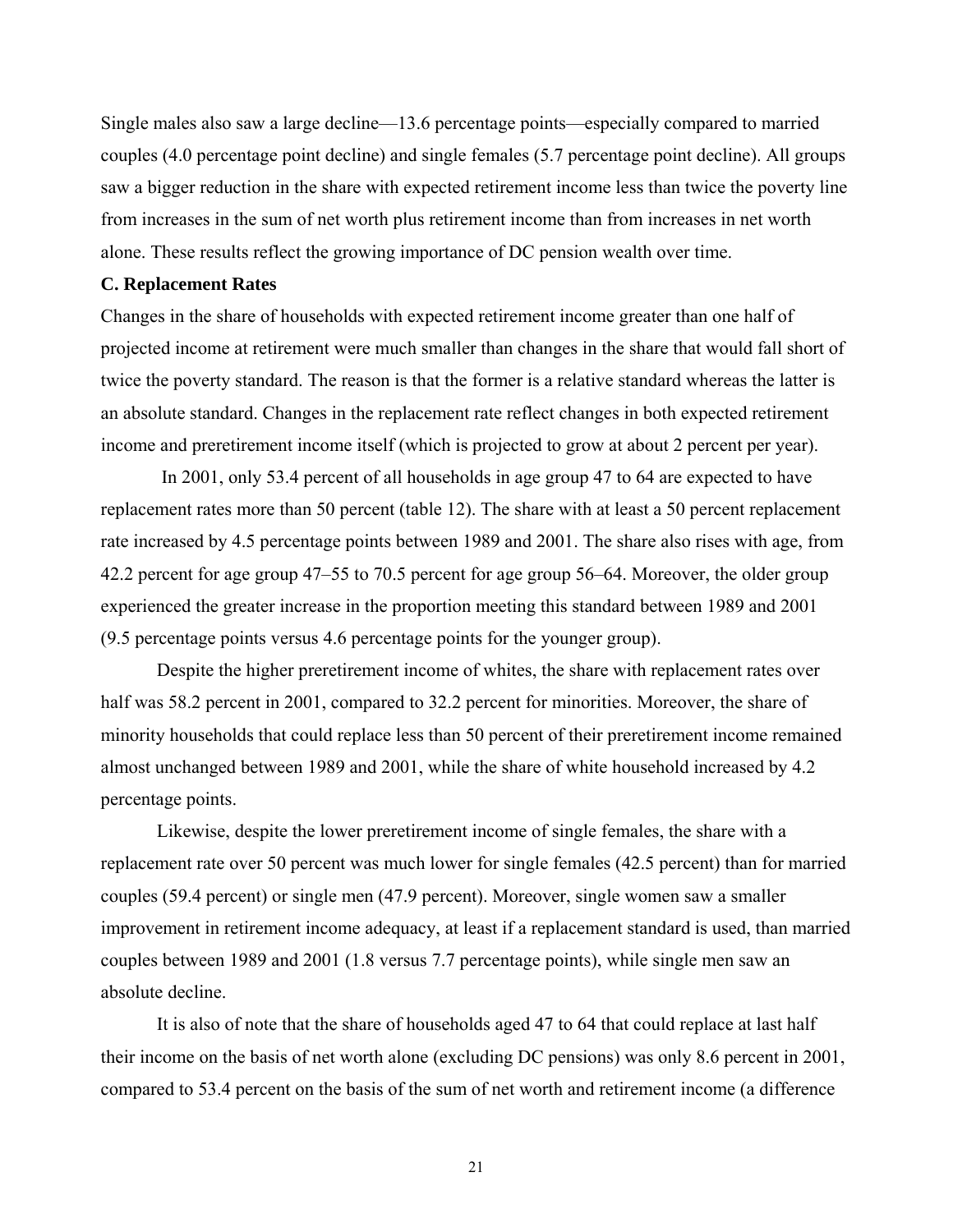of 44.8 percentage points). As with twice the poverty threshold standard, differences are greater for the older than younger age group (44.6 versus 29.0 percentage points), for whites than for minorities (37.3 versus 25.8 percentage points), and for married couples than single men or single women (39.7 versus 34.6 and 24.1 percentage points). It is also of note that the increases in replacement rates that occurred from 1989 to 2001 emanated largely from accumulations of retirement assets rather than increases in net worth.

Similar patterns exist when we look at different cut-off points for replacement rates (table 13). Declines in the proportion of households that fall below each of the four replacement rate standards are almost across the board (the notable exception being single males). Using a 75 percent replacement standard, the share of all households in age group 47–64 falling below this standard declined by 2.9 percentage points from 1989 to 2001. The decline was even larger among age group 56–64 (6.3 percentage points) and married couples (4.7 percentage points).

#### **VII. CONCLUSION**

Retirement income adequacy has gained in importance over the decades as the share of the population nearing retirement has grown. The starting point for retirement income adequacy is an assessment of how much wealth households have accumulated by the time they are about to retire.

The analysis here focuses on the wealth accumulation of households nearing retirement, between the ages of 47 and 64. The data show that still many households have to rely solely on Social Security for their retirement income. Almost one quarter of all households nearing retirement had no private pension plans in 2001.

Also, retirement wealth is very unevenly distributed. Whites, married couples, and men had substantially larger wealth accumulations than their respective counterparts. However, expected retirement income grew robustly from 1989 to 2001 (by 38 percent in real terms) and the share with expected retirement income less than twice the poverty line fell by 5 percentage points. The percentage point decline was even greater for minority households (11.6) and single females (5.7). The change in the share with replacement rates over 50 percent was 4.5 percentage points, though in this case much lower for minorities (0.9 percentage points) and single females (1.8 percentage points). However, percentage point changes were much smaller at the 75 percent and 100 percent replacement rates.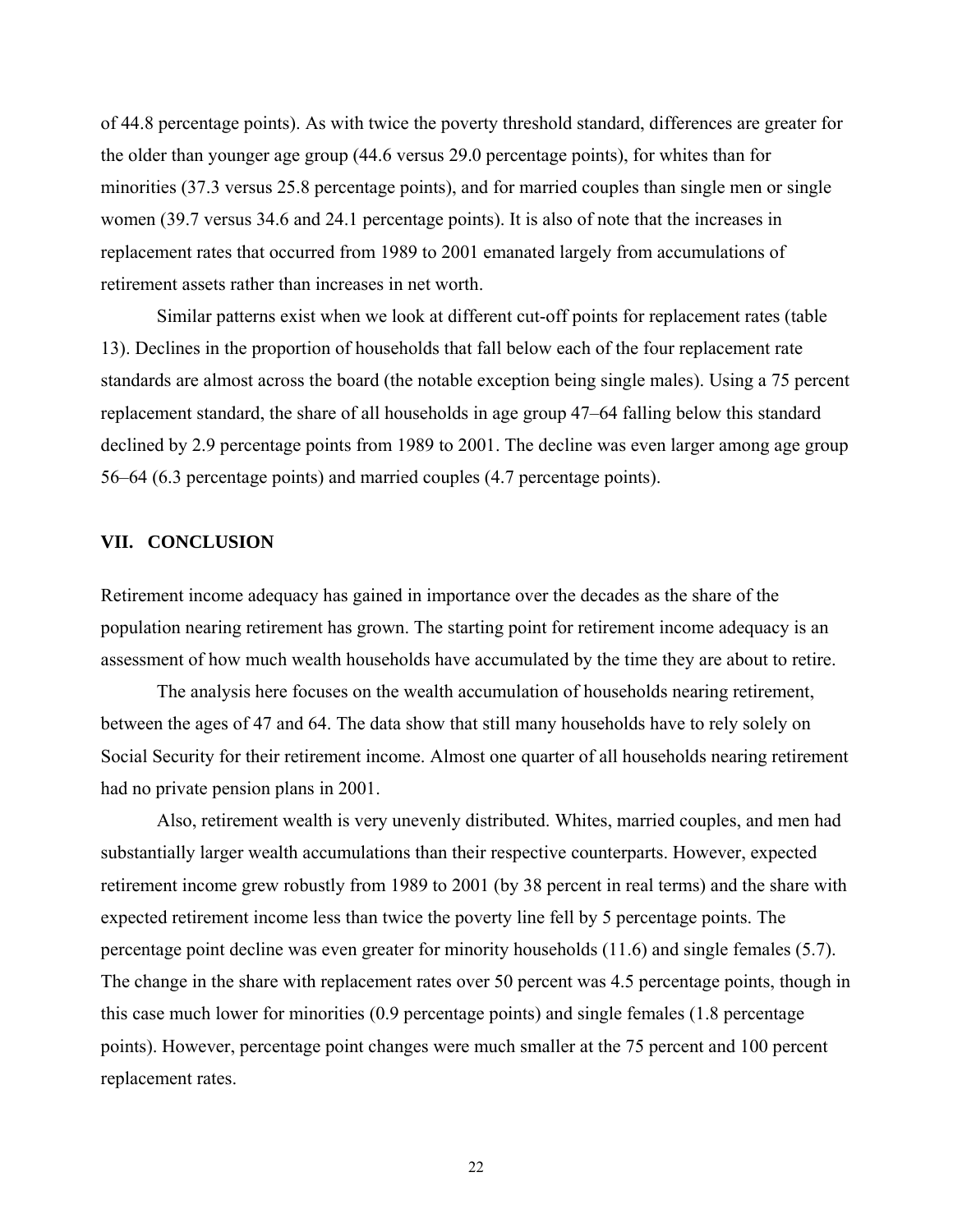#### **REFERENCES**

Aon Consulting. 2001. *Replacement Ratio Study*. Chicago, IL: Aon Consulting.

- Bloom, David E. and Richard B. Freeman. 1992. "The Fall in Private Pension Coverage in the United States." *American Economic Review Papers and Proceedings* 82(2): 539-558.
- Engen, E.M., W.G. Gale, and C.E. Uccello. 1999. "The Adequacy of Household Saving." *Brookings Papers on Economic Activity* 2: 65-165.
- Engen, E., W. Gale, and, C. Uccello. 2002. "Effects of Stock Market Fluctuations on the Adequacy of Retirement Wealth Accumulation." Paper prepared for the annual meetings of the American Economics Association, Washington, D.C., January 2003.
- Even, William E. and David A. Macpherson. 1994. "Why Did Male Pension Coverage Decline in the 1980s?" *Industrial and Labor Relations Review* 47(April): 439-453.
- Feldstein, Martin S. 1976. "Social Security and the Distribution of Wealth." *Journal of the American Statistical Association* 71(356): 800-807.
	- ————. 1974. "Social Security, Induced Retirement and Aggregate Capital Accumulation." *Journal of Political Economy* 82(5): 905-26.
- Gustman, Alan L., Olivia S. Mitchell, Andrew A. Samwick, and Thomas L. Steinmeier. 1997. "Pension and Social Security Wealth in the Health and Retirement Study." Working Paper No. W5912. Cambridge, Mass.: National Bureau of Economic Research.
- Gustman, Alan L. and Thomas L. Steinmeier. 1999. "What People Don't Know About Their Pensions and Social Security: An Analysis Using Linked Data from the Health and Retirement Study." NBER Working Paper No. 7368, September.
	- ————. 1998. "Effects of Pensions on Saving: Analysis With Data From the Health and Retirement Study." Working Paper No. W6681. Cambridge, Mass.: National Bureau of Economic Research.
- Haveman, R., K. Holden, B. Wolfe, and S. Sherlund. 2003. "Have Newly Retired Workers in the U.S. Saved Enough to Maintain Well-Being Through Retirement Years?" Paper presented at the annual meetings of the Association of Policy Analysis and Management (APPAM), Washington, D.C., November 2003.
- Johnson, Richard W., Usha Sambamoorthi, and Stephen Crystal. 2000. "Pension Wealth at Midlife: Comparing Self-Reports with Provider Data." *Review of Income and Wealth* 46(1): 59-83.
- Kennickell, Arthur B. and Annika E. Sunden. 1999. "Pensions, Social Security, and the Distribution of Wealth." Mimeo, Federal Reserve Board, Washington, D.C.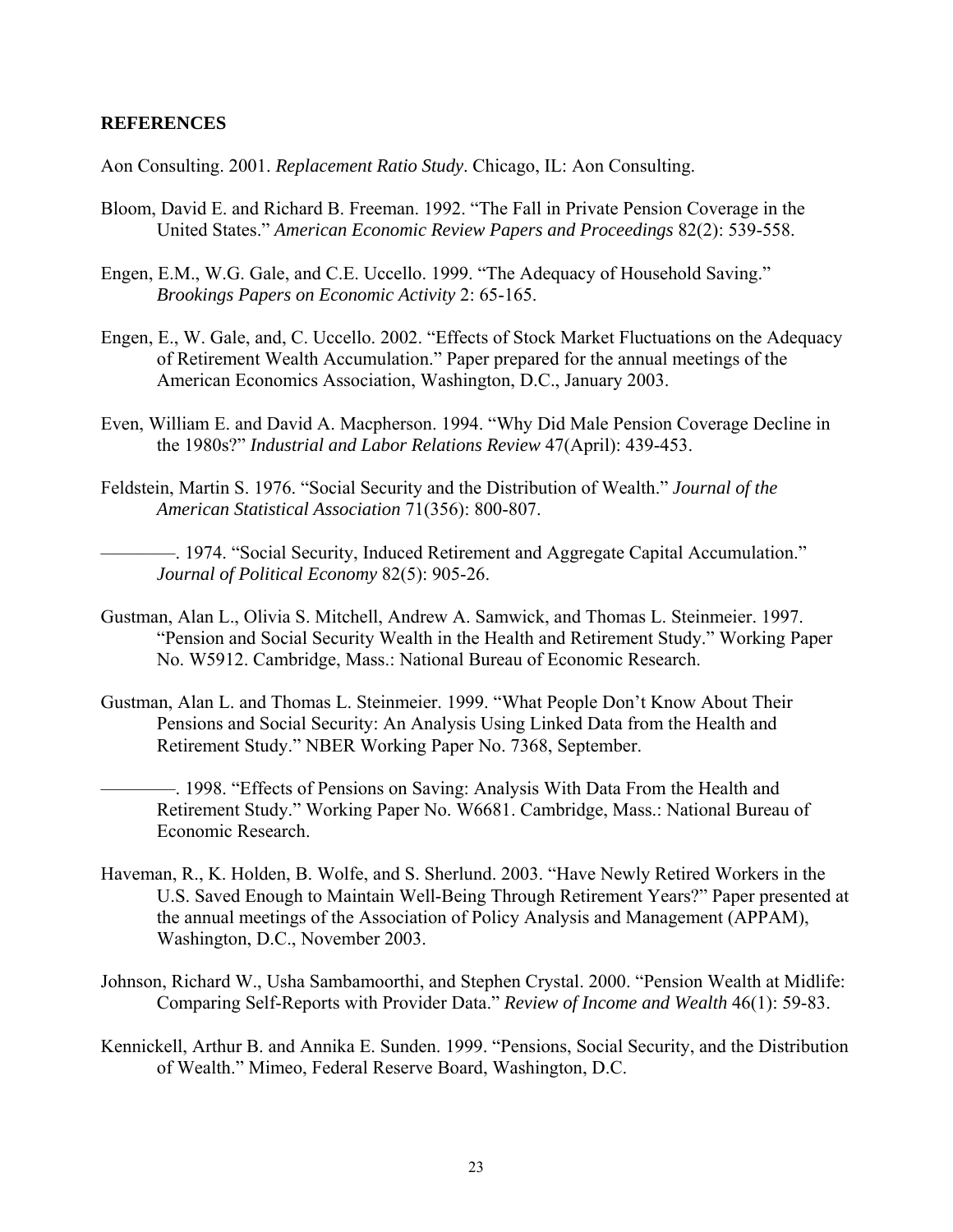- McGill, D.M., K.N. Brown, J. J. Haley, and S. Schieber. 1996. *Fundamentals of Private Pensions*, 7th Edition. Philadelphia, PA: University of Pennsylvania Press.
- Mitchell, Olivia S. and James Moore. 1998. "Can Americans Afford to Retire? New Evidence on Retirement Saving Adequacy." *Journal of Risk and Insurance* 65(3): 371-400.
- Mitchell, Olivia S., James Moore, and John Phillips. 2000. "Explaining Retirement Saving Shortfalls" In *Forecasting Retirement Needs and Retirement Wealth,* O.S. Mitchell, B. Hammond, and A. Rappaport (eds.) Philadelphia, PA: University of Philadelphia Press.
- Moore, James F. and Olivia S. Mitchell. 2000. "Projected Retirement Wealth and Saving Adequacy." In O. Mitchell, B. Hammond, and A. Rappaport (eds.) *Forecasting Retirement Needs and Retirement Wealth.* Philadelphia, PA: University of Pennsylvania Press.
- Popke, Leslie E. 1999. "Are 401(k) Plans Replacing Other Employer-Provided Pensions?" *Journal of Human Resources* 34(2): 346-368.
- Poterba, James M., Steven F. Venti, and David A. Wise. 1998. "401(k) Plans and Future Patterns of Retirement Saving." *American Economic Review Papers and Proceedings* 88(2): 179-184.
- Smith, James P. 2003. "Trends and Projections in Income Replacement During Retirement." *Journal of Labor Economics* 21(4): 755-781.
- U.S. Bureau of the Census. 2002. *Statistical Abstract of the United States: 2002.* Washington, D.C.: U.S. Government Printing Office.
- U.S. Department of Labor, Pension and Welfare Benefits Administration. 2000. "Coverage Status of Workers Under Employer Provided Pension Plans: Findings From the Contingent Work Supplement to the February 1999 Current Population Survey." Washington, D.C.: Department of Labor.
- Wolff, Edward N. 2002a. "Is the Equalizing Effect of Retirement Wealth Wearing Off?" unpublished working paper, Department of Economics, New York, NY: New York University.

————. 2002b. *Retirement Insecurity: The Income Shortfalls Awaiting the Soon-to-Retire.* Washington, D.C.: Economic Policy Institute.

————. 2001. "Recent Trends in Wealth Ownership, From 1983 to 1998." In Thomas M. Shapiro and Edward N. Wolff, (eds.) *Assets for the Poor: The Benefits of Spreading Asset Ownership.* New York: Russell Sage Press.

————. 1987. "The Effects of Pensions and Social Security on the Distribution of Wealth in the U.S." In E. Wolff (ed.) *International Comparisons of Household Wealth Distribution.*  Oxford, England: Oxford University Press.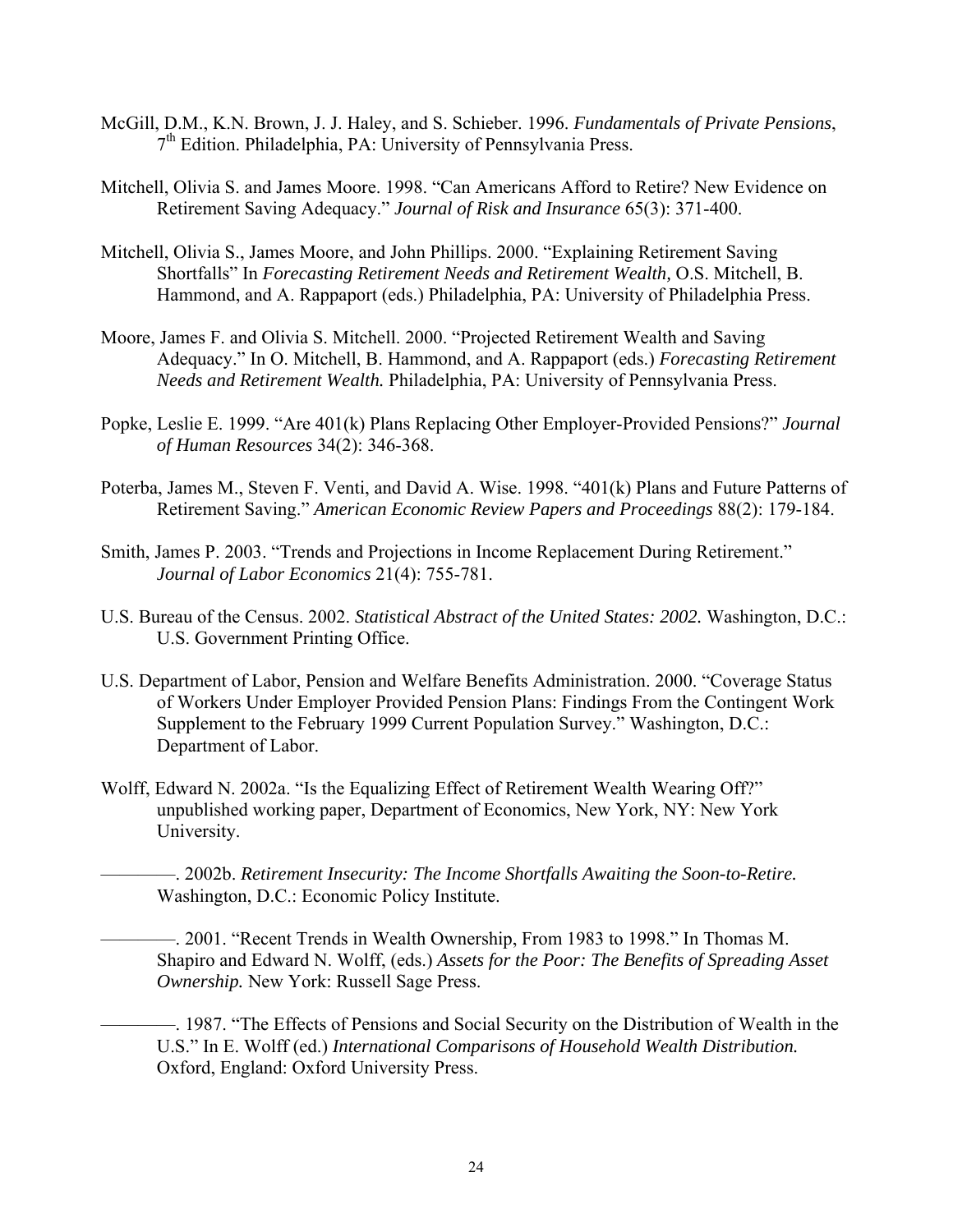- ————. forthcoming. "The Transformation of the American Pension System." In T. Ghilarducci and J. Turner (eds.) *Work Options for Older Americans.* Notre Dame, IN: University of Notre Dame Press.
- Wolff, Edward N., Ajit Zacharias and Asena Caner. 2003. *The Levy Institute Measure of Economic Well-Being.* Annandale-on-Hudson, NY: The Levy Economics Institute of Bard College.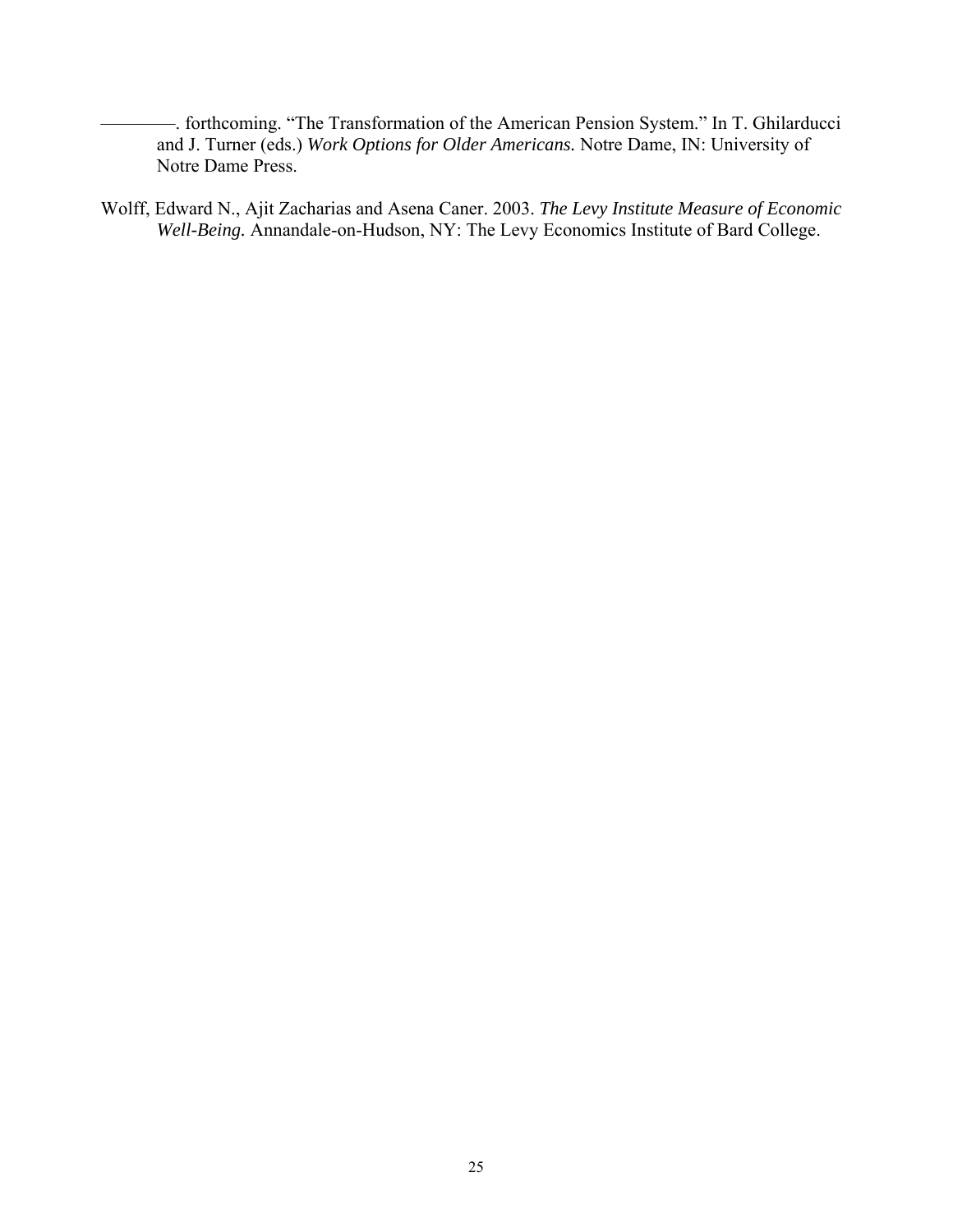|               |       |       |             | Percentage change |           |           |  |  |  |
|---------------|-------|-------|-------------|-------------------|-----------|-----------|--|--|--|
|               | 1983  | 1989  | 2001        | 1983-89           | 1989-2001 | 1983-2001 |  |  |  |
| Net worth     |       |       |             |                   |           |           |  |  |  |
| 1. Median     | 59.3  | 63.5  | 73.5        | 7.0               | 15.8      | 23.9      |  |  |  |
| 2. Mean       | 231.0 | 264.6 | 380.1       | 14.6              | 43.7      | 64.6      |  |  |  |
| <b>Income</b> |       |       |             |                   |           |           |  |  |  |
| 1. Median     | 34.7  | 35.7  | <b>39.0</b> | 3.0               | 9.2       | 12.5      |  |  |  |
| 2. Mean       | 49.5  | 53.3  | 67.2        | 7.8               | 26.2      | 36.0      |  |  |  |

## **Table 1: Mean and Median Household Wealth and Income, 1983, 1989, and 2001**

**Source: Author's computations from the 1983, 1989, and 2001 Survey of Consumer Finances.** 

| Table 2: Household Net Worth and Income, Ages 47–64, 1983, 1989, and 2001<br>(in thousands, 2001 dollars) |       |       |       |         |                   |       |  |  |  |  |
|-----------------------------------------------------------------------------------------------------------|-------|-------|-------|---------|-------------------|-------|--|--|--|--|
|                                                                                                           |       |       |       |         | Percentage change |       |  |  |  |  |
|                                                                                                           |       |       |       |         | 1989-             | 1983- |  |  |  |  |
|                                                                                                           | 1983  | 1989  | 2001  | 1983-89 | 2001              | 2001  |  |  |  |  |
|                                                                                                           |       |       |       |         |                   |       |  |  |  |  |
| 1. Mean net worth (NW)                                                                                    | 373.3 | 407.4 | 598.3 | 9.2     | 46.9              | 60.3  |  |  |  |  |
| 2. Median net worth (NW)                                                                                  | 108.3 | 133.2 | 137.6 | 23.0    | 3.3               | 27.0  |  |  |  |  |
| 3. Mean income                                                                                            | 63.3  | 68.1  | 91.5  | 7.6     | 34.3              | 44.5  |  |  |  |  |
| 4. Median income                                                                                          | 41.9  | 42.8  | 49.0  | 2.3     | 14.4              | 17.0  |  |  |  |  |
|                                                                                                           |       |       |       |         |                   |       |  |  |  |  |
|                                                                                                           |       |       |       |         |                   |       |  |  |  |  |

**Source: Authors' computations from the 1983, 1989, and 2001 Survey of Consumer Finances. Note: Households are classified by the age of the head of household.**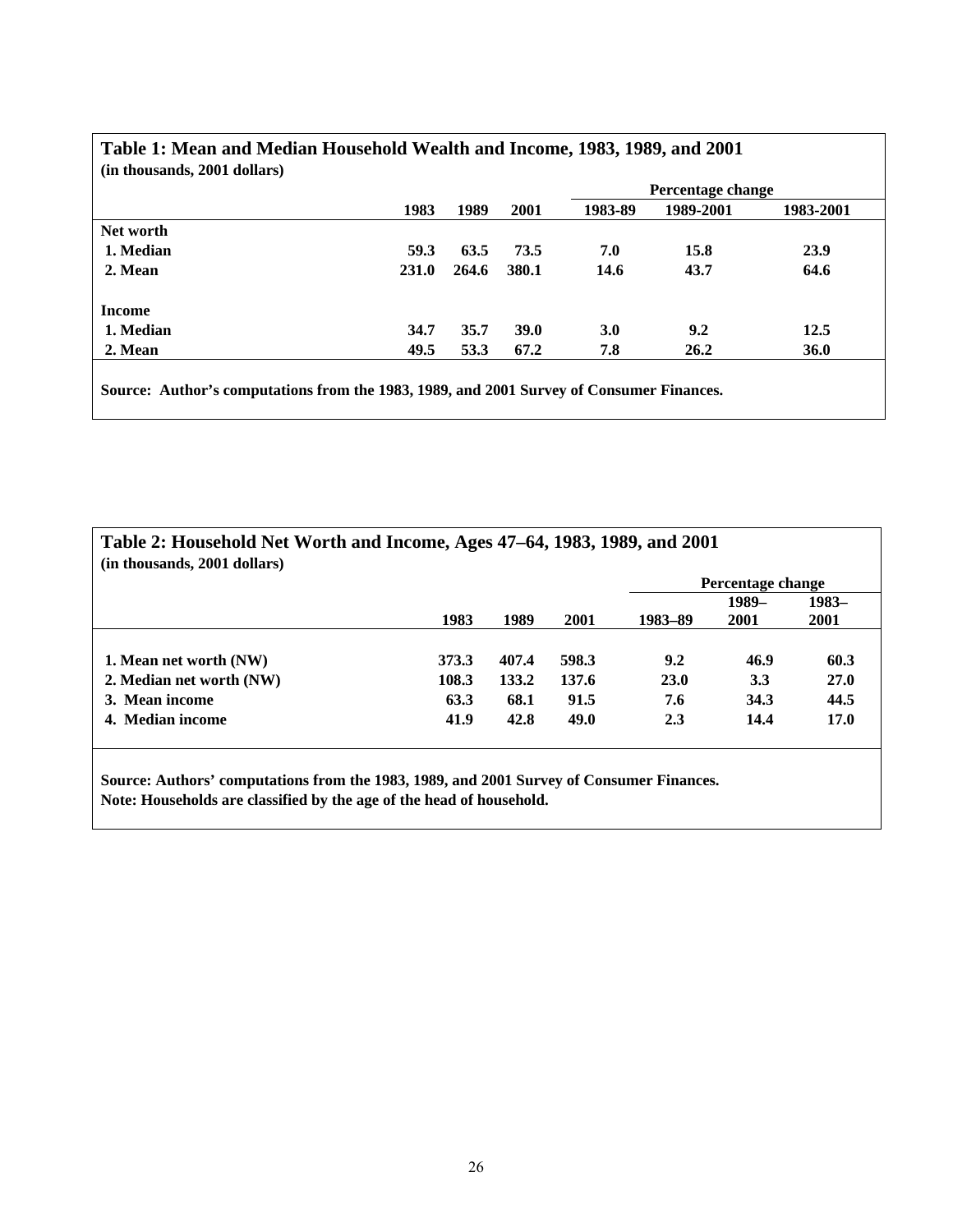| and 2001 (in percentage points)                                                          |      |      |      |         |                         |         |
|------------------------------------------------------------------------------------------|------|------|------|---------|-------------------------|---------|
|                                                                                          |      |      |      |         | Percentage-point change |         |
|                                                                                          |      |      |      |         |                         | 1983-   |
|                                                                                          | 1983 | 1989 | 2001 | 1983-89 | 1989-2001               | 2001    |
| 1. DC pensions                                                                           | 11.9 | 28.3 | 62.4 | 16.4    | 34.1                    | 50.5    |
| 2. DB pension wealth                                                                     | 68.9 | 56.8 | 45.3 | $-12.1$ | $-11.5$                 | $-23.6$ |
| 3. Pension wealth (PW)                                                                   | 70.1 | 67.6 | 76.3 | $-2.5$  | 8.7                     | 6.2     |
| 4. Social Security wealth (SSW)                                                          | 92.1 | 96.2 | 97.9 | 4.1     | 1.7                     | 5.8     |
| 5. Retirement wealth (RW)                                                                | 97.0 | 97.1 | 98.1 | 0.1     | 1.1                     | 1.1     |
| Source: Authors' computations from the 1983, 1989, and 2001 Survey of Consumer Finances. |      |      |      |         |                         |         |
| Note: Households are classified by the age of the head of household. Key:                |      |      |      |         |                         |         |
| Pension Wealth $PW = DB + DC$                                                            |      |      |      |         |                         |         |
| Retirement Wealth $RW = PW + SSW$ .                                                      |      |      |      |         |                         |         |

## **Table 3: Percentage of Households with Retirement Wealth, Ages 47–64, 1983, 1989, and 2001 (in percentage points)**

| Table 4: Mean Retirement and Augmented Wealth, Ages 47–64, 1983, 1989, and 2001<br>(in thousands, 2001 dollars) |       |       |       |            |                   |           |  |  |  |  |  |
|-----------------------------------------------------------------------------------------------------------------|-------|-------|-------|------------|-------------------|-----------|--|--|--|--|--|
|                                                                                                                 |       |       |       |            | Percentage change |           |  |  |  |  |  |
|                                                                                                                 | 1983  | 1989  | 2001  | $198 - 89$ | 1989-2001         | 1983-2001 |  |  |  |  |  |
|                                                                                                                 |       |       |       |            |                   |           |  |  |  |  |  |
| 1. DC pensions                                                                                                  | 8.0   | 28.9  | 127.3 | 260.9      | 340.2             | 1488.8    |  |  |  |  |  |
| 2. DB pension wealth                                                                                            | 94.6  | 85.6  | 74.3  | $-9.5$     | $-13.3$           | $-21.5$   |  |  |  |  |  |
| 3. Pension wealth (PW)                                                                                          | 102.6 | 114.6 | 201.6 | 11.7       | 76.0              | 96.5      |  |  |  |  |  |
| 4. Social Security wealth (SSW)                                                                                 | 152.7 | 147.8 | 184.5 | $-3.2$     | 24.8              | 20.8      |  |  |  |  |  |
| 5. Retirement wealth (RW)                                                                                       | 255.3 | 262.3 | 386.1 | 2.8        | 47.2              | 51.2      |  |  |  |  |  |
| 6. Augmented wealth (AW)                                                                                        | 589.9 | 632.9 | 782.8 | 7.3        | 23.7              | 32.7      |  |  |  |  |  |
| Memo                                                                                                            |       |       |       |            |                   |           |  |  |  |  |  |
| 6. Median pension wealth (PW)                                                                                   | 42.4  | 41.4  | 69.0  | $-2.3$     | 66.5              | 62.8      |  |  |  |  |  |
| 7. Median Social Security wealth (SSW)                                                                          | 144.7 | 142.8 | 176.3 | $-1.3$     | 23.5              | 21.9      |  |  |  |  |  |
| 8. Median retirement wealth (RW)                                                                                | 212.7 | 207.1 | 259.6 | $-2.7$     | 25.4              | 22.0      |  |  |  |  |  |
| 9. Median augmented wealth (AW)                                                                                 | 376.4 | 367.8 | 389.2 | $-2.3$     | 5.8               | 3.4       |  |  |  |  |  |

**Source: Authors' computations from the 1983, 1989, and 2001 Survey of Consumer Finances.** 

**Note: Households are classified by the age of the head of household. Key:** 

 **Pension Wealth PW = DB + DC** 

Г

 **Retirement Wealth RW = PW+SSW.** 

 **Augmented Wealth AW = NWX+RW.**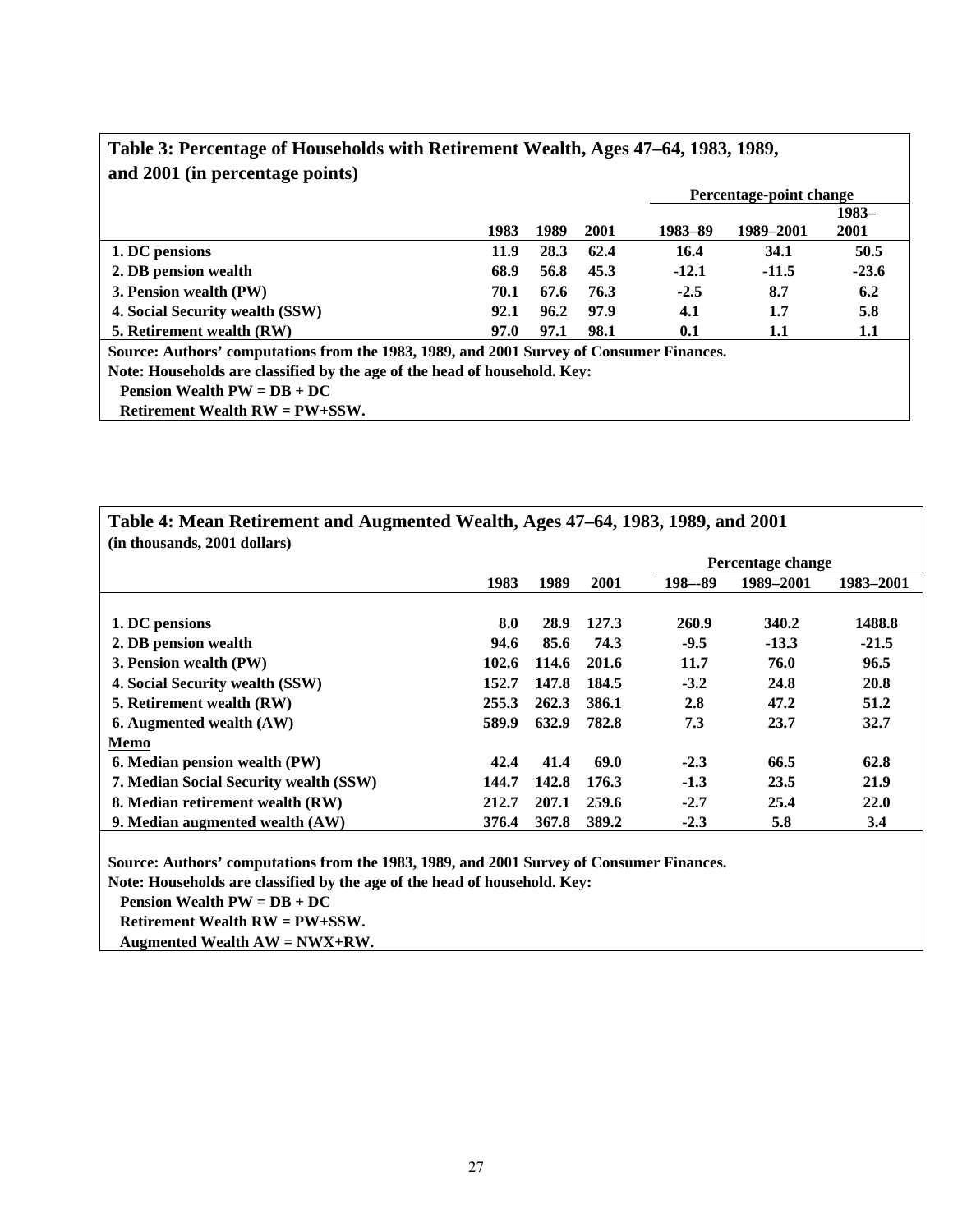| (in thousands, 2001 dollars)                                                                                                           | 1989  | 2001  | <b>Percent change</b><br>1989–2001 |
|----------------------------------------------------------------------------------------------------------------------------------------|-------|-------|------------------------------------|
| 1. Mean income                                                                                                                         | 44.7  | 52.7  | 18.0                               |
| 2. Mean net worth (NW)                                                                                                                 | 199.1 | 255.5 | 28.3                               |
| 3. Mean pension wealth (PW)                                                                                                            | 94.5  | 137.5 | 45.6                               |
| 4. Mean Social Security wealth (SSW)                                                                                                   | 122.6 | 181.6 | 48.2                               |
| 5. Mean retirement wealth (RW)                                                                                                         | 217.0 | 319.1 | 47.1                               |
| 6. Mean augmented wealth (AW)                                                                                                          | 416.1 | 574.6 | 38.1                               |
| Source: Authors' computations from the 1983 and 2001 SCF.<br>Note: Households are classified by the age of the head of household. Key: |       |       |                                    |
| Pension Wealth $PW = DB + DC$                                                                                                          |       |       |                                    |
| Retirement Wealth $RW = PW + SSW$ .                                                                                                    |       |       |                                    |
| Augmented Wealth $AW = NWX + RW$ .                                                                                                     |       |       |                                    |

| (In thousands, 2001 dollars)             |       |       | <b>Mean Value</b> |           | <b>Percentage Change</b> |         |
|------------------------------------------|-------|-------|-------------------|-----------|--------------------------|---------|
|                                          |       |       |                   |           |                          | $1983-$ |
| Category                                 | 1983  | 1989  | 2001              | 1983–1989 | 1989–2001                | 2001    |
| A. Non-Hispanic White                    |       |       |                   |           |                          |         |
| <b>Mean Pension Wealth (PW)</b>          | 110.1 | 134.1 | 229.5             | 21.8      | 71.2                     | 108.5   |
| <b>Mean Social Security Wealth (SSW)</b> | 161.1 | 140.4 | 204.3             | $-12.8$   | 45.5                     | 26.8    |
| <b>Mean Retirement Wealth (RW)</b>       | 271.2 | 274.5 | 433.8             | 1.2       | 58.0                     | 60.0    |
| <b>Median Retirement Wealth (RW)</b>     | 224.9 | 196.3 | 301.8             | $-12.7$   | 53.8                     | 34.2    |
| <b>B.</b> African-American or Hispanic   |       |       |                   |           |                          |         |
| <b>Mean Pension Wealth (PW)</b>          | 72.5  | 56.1  | 80.0              | $-22.6$   | 42.6                     | 10.3    |
| <b>Mean Social Security Wealth (SSW)</b> | 112.5 | 110.4 | 103.2             | $-1.9$    | $-6.5$                   | $-8.3$  |
| <b>Mean Retirement Wealth (RW)</b>       | 185.0 | 166.5 | 183.2             | $-10.0$   | <b>10.0</b>              | $-1.0$  |
| <b>Median Retirement Wealth (RW)</b>     | 146.4 | 124.6 | 124.3             | $-14.9$   | $-0.3$                   | $-15.1$ |

**Source: author's computations from the 1983, 1989, and 2001 SCF.** 

**Households are classified by the age of the head of household. Asians and other races are** 

**excluded from the table because of small sample sizes. Key** 

 **Retirement Wealth RW = PW+SSW.**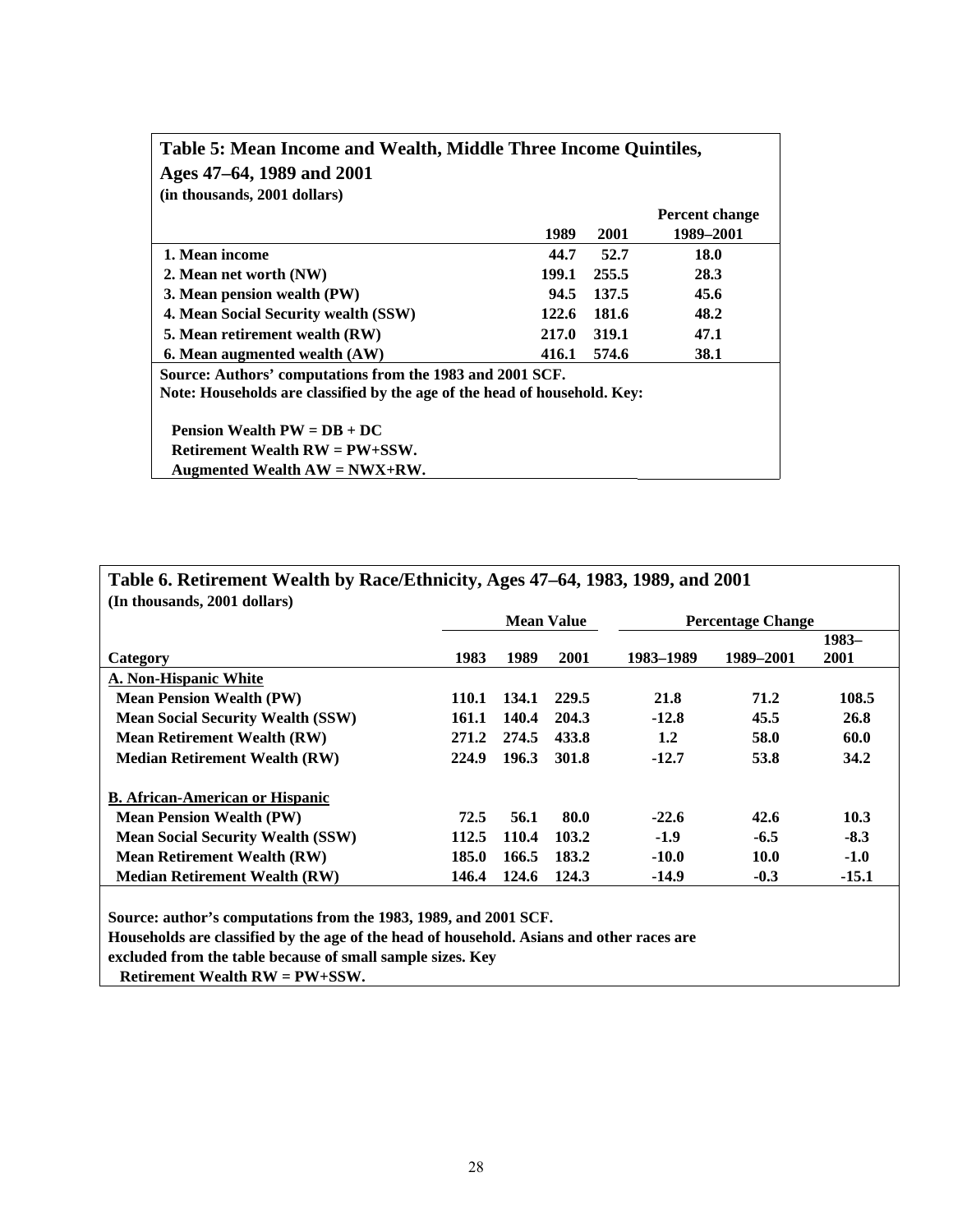| (In thousands, 2001 dollars)                                                              |       |                   |       |           |                          |         |
|-------------------------------------------------------------------------------------------|-------|-------------------|-------|-----------|--------------------------|---------|
|                                                                                           |       | <b>Mean Value</b> |       |           | <b>Percentage Change</b> |         |
|                                                                                           |       |                   |       |           |                          | 1983-   |
| Category                                                                                  | 1983  | 1989              | 2001  | 1983-1989 | 1989-2001                | 2001    |
| A. Non-Hispanic White                                                                     |       |                   |       |           |                          |         |
| <b>Mean Income</b>                                                                        | 69.3  | 78.1              | 103.7 | 12.7      | 32.7                     | 49.5    |
| <b>Mean Net Worth (NW)</b>                                                                | 433.3 | 485.8             | 710.7 | 12.1      | 46.3                     | 64.0    |
| <b>Mean Augmented Wealth (AW)</b>                                                         | 695.4 | 724.6             | 996.5 | 4.2       | 37.5                     | 43.3    |
| <b>Median Augmented Wealth (AW)</b>                                                       | 412.1 | 390.3             | 469.9 | $-5.3$    | 20.4                     | 14.0    |
| <b>B.</b> African-American or Hispanic                                                    |       |                   |       |           |                          |         |
| <b>Mean Income</b>                                                                        | 34.4  | 30.6              | 44.1  | $-11.0$   | 44.2                     | 28.3    |
| <b>Mean Net Worth (NW)</b>                                                                | 74.4  | 100.6             | 130.1 | 35.1      | 29.3                     | 74.7    |
| <b>Mean Augmented Wealth (AW)</b>                                                         | 256.1 | 260.4             | 278.2 | 1.7       | 6.8                      | 8.6     |
| <b>Median Augmented Wealth (AW)</b>                                                       | 194.5 | 182.1             | 161.9 | $-6.4$    | -11.1                    | $-16.8$ |
|                                                                                           |       |                   |       |           |                          |         |
| Source: author's computations from the 1983, 1989, and 2001 SCF                           |       |                   |       |           |                          |         |
| Households are classified by the age of the head of household. Asians and other races are |       |                   |       |           |                          |         |
| excluded from the table because of small sample sizes. Key                                |       |                   |       |           |                          |         |

# **Table 7. Income and Wealth by Race/Ethnicity, Ages 47-64, 1983, 1989, and 2001**

 **Augmented Wealth AW = NWX+RW.**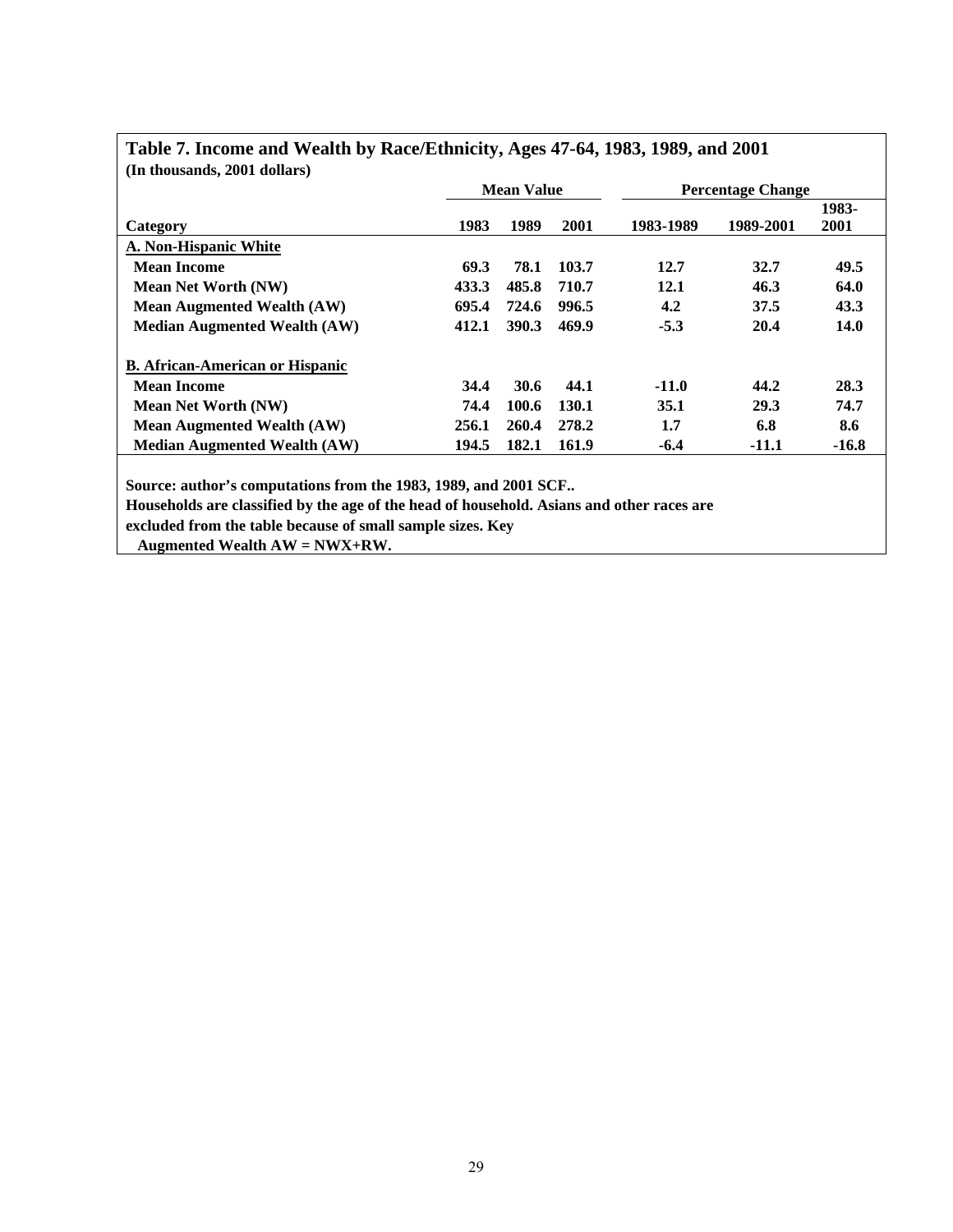| (In thousands, 2001 dollars)             |       |                   |       |           |                          |         |
|------------------------------------------|-------|-------------------|-------|-----------|--------------------------|---------|
|                                          |       | <b>Mean Value</b> |       |           | <b>Percentage Change</b> |         |
|                                          |       |                   |       |           |                          | $1983-$ |
| Category                                 | 1983  | 1989              | 2001  | 1983–1989 | 1989-2001                | 2001    |
| <b>A. Married Couple</b>                 |       |                   |       |           |                          |         |
| <b>Mean Pension Wealth (PW)</b>          | 119.2 | 147.9             | 271.0 | 24.1      | 83.2                     | 127.3   |
| <b>Mean Social Security Wealth (SSW)</b> | 198.3 | 189.1             | 239.2 | $-4.6$    | 26.5                     | 20.6    |
| <b>Mean Retirement Wealth (RW)</b>       | 317.5 | 337.1             | 510.1 | 6.2       | 51.3                     | 60.7    |
| <b>Median Retirement Wealth (RW)</b>     | 276.0 | 266.3             | 355.5 | $-3.5$    | 53.5                     | 28.8    |
| <b>B.</b> Single Male                    |       |                   |       |           |                          |         |
| <b>Mean Pension Wealth (PW)</b>          | 47.8  | 59.4              | 148.0 | 24.4      | 149.0                    | 209.8   |
| <b>Mean Social Security Wealth (SSW)</b> | 72.8  | 76.5              | 127.1 | 5.0       | 66.1                     | 74.5    |
| <b>Mean Retirement Wealth (RW)</b>       | 120.6 | 135.9             | 275.1 | 12.7      | 102.3                    | 128.1   |
| <b>Median Retirement Wealth (RW)</b>     | 96.3  | 97.0              | 185.9 | 0.7       | 91.7                     | 93.0    |
| <b>C. Single Female</b>                  |       |                   |       |           |                          |         |
| <b>Mean Pension Wealth (PW)</b>          | 73.3  | 56.3              | 68.8  | $-23.2$   | 22.2                     | $-6.2$  |
| <b>Mean Social Security Wealth (SSW)</b> | 61.3  | 70.6              | 90.0  | 15.3      | 27.4                     | 46.8    |
| <b>Mean Retirement Wealth (RW)</b>       | 134.6 | 127.0             | 158.8 | $-5.7$    | 25.1                     | 17.9    |
| <b>Median Retirement Wealth (RW)</b>     | 111.1 | 103.9             | 113.3 | $-6.4$    | 9.0                      | 2.0     |
|                                          |       |                   |       |           |                          |         |

## **Table 8. Retirement Wealth by Family Status, Ages 47–64, 1983, 1989, and 2001**

**Source: author's computations from the 1983, 1989, and 2001 SCF. Households are classified by the age of the head. Key:** 

 **Retirement Wealth RW = PW+SSW.**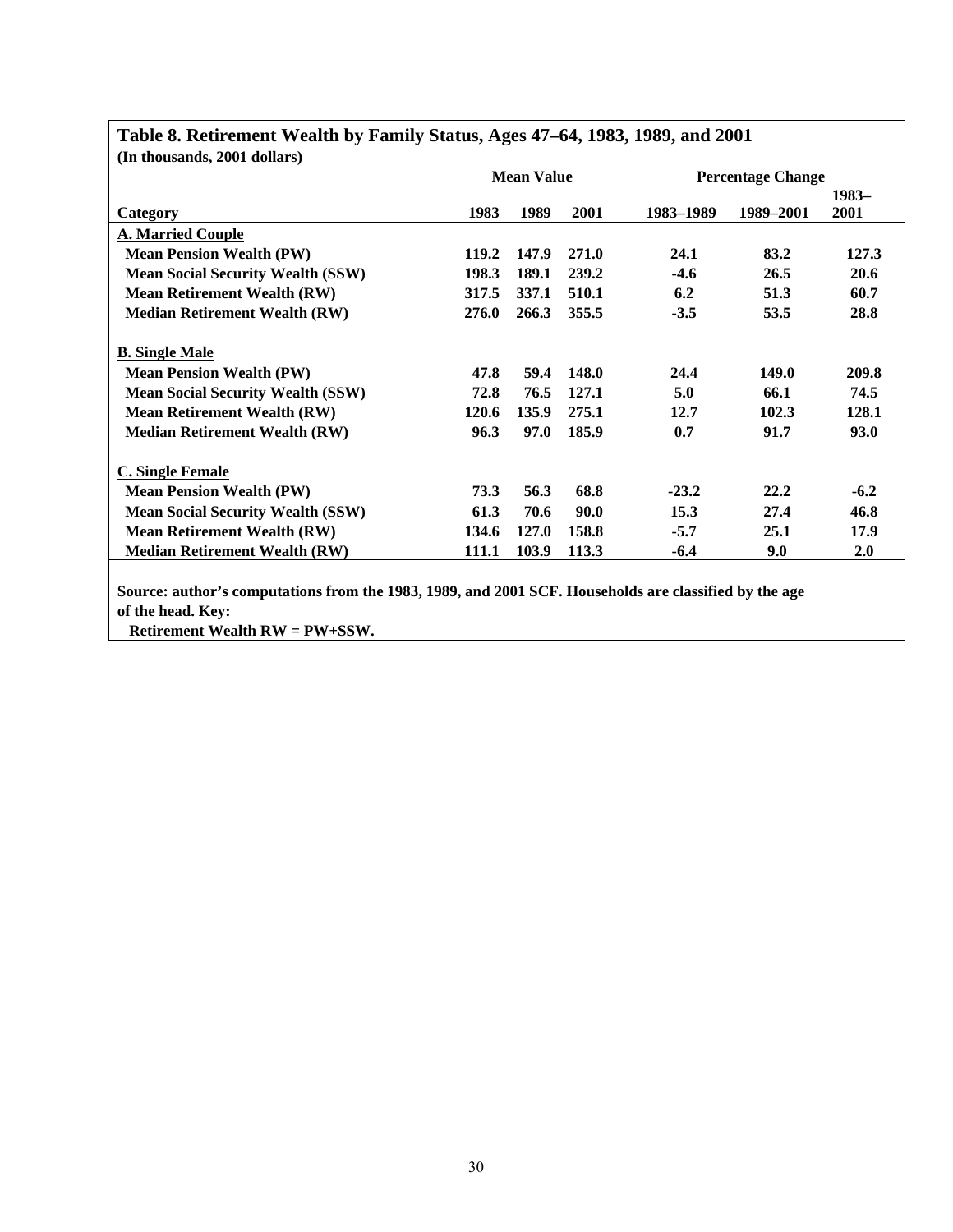| (In thousands, 2001 dollars)        |       |                   |        |                  |                          |         |
|-------------------------------------|-------|-------------------|--------|------------------|--------------------------|---------|
|                                     |       | <b>Mean Value</b> |        |                  | <b>Percentage Change</b> |         |
|                                     |       |                   |        |                  |                          | 1983-   |
| Category                            | 1983  | 1989              | 2001   | 1983–1989        | 1989–2001                | 2001    |
| <b>A. Married Couple</b>            |       |                   |        |                  |                          |         |
| <b>Mean Income</b>                  | 79.2  | 88.5              | 117.5  | 11.8             | <b>32.8</b>              | 48.5    |
| <b>Mean Net Worth (NW)</b>          | 493.3 | 546.0             | 824.2  | 10.7             | 51.0                     | 67.1    |
| <b>Mean Augmented Wealth (AW)</b>   | 810.8 | 883.0             | 1334.4 | 8.9              | 51.1                     | 64.6    |
| <b>Median Augmented Wealth (AW)</b> | 473.9 | 473.3             | 556.9  | $-0.1$           | 17.7                     | 17.5    |
| <b>B.</b> Single Male               |       |                   |        |                  |                          |         |
| <b>Mean Income</b>                  | 35.5  | 46.9              | 77.6   | <b>32.0</b>      | 65.4                     | 118.5   |
| <b>Mean Net Worth (NW)</b>          | 183.2 | 227.4             | 333.2  | 24.1             | 46.5                     | 81.9    |
| <b>Mean Augmented Wealth (AW)</b>   | 294.5 | 342.4             | 478.3  | 16.3             | 39.7                     | 62.4    |
| <b>Median Augmented Wealth (AW)</b> | 165.4 | 195.4             | 261.5  | 18.2             | 33.8                     | 58.1    |
| <b>C. Single Female</b>             |       |                   |        |                  |                          |         |
| <b>Mean Income</b>                  | 31.4  | 26.7              | 37.1   | $-15.0$          | 38.9                     | 18.1    |
| <b>Mean Net Worth (NW)</b>          | 129.3 | 143.2             | 227.7  | 10.8             | 59.0                     | 76.1    |
| <b>Mean Augmented Wealth (AW)</b>   | 263.9 | 270.2             | 386.4  | $2.4\phantom{0}$ | 43.0                     | 46.4    |
| <b>Median Augmented Wealth (AW)</b> | 182.8 | 163.2             | 158.2  | $-10.7$          | $-3.1$                   | $-13.5$ |
|                                     |       |                   |        |                  |                          |         |

### **Table 9. Income and Wealth by Family Status, Ages 47–64, 1983, 1989, 1998, and 2001 (In thousands, 2001 dollars)**

**Source: author's computations from the 1983, 1989, and 2001 SCF. Households are classified by the age of the head. Key:** 

 **Augmented Wealth AW = NWX+RW.**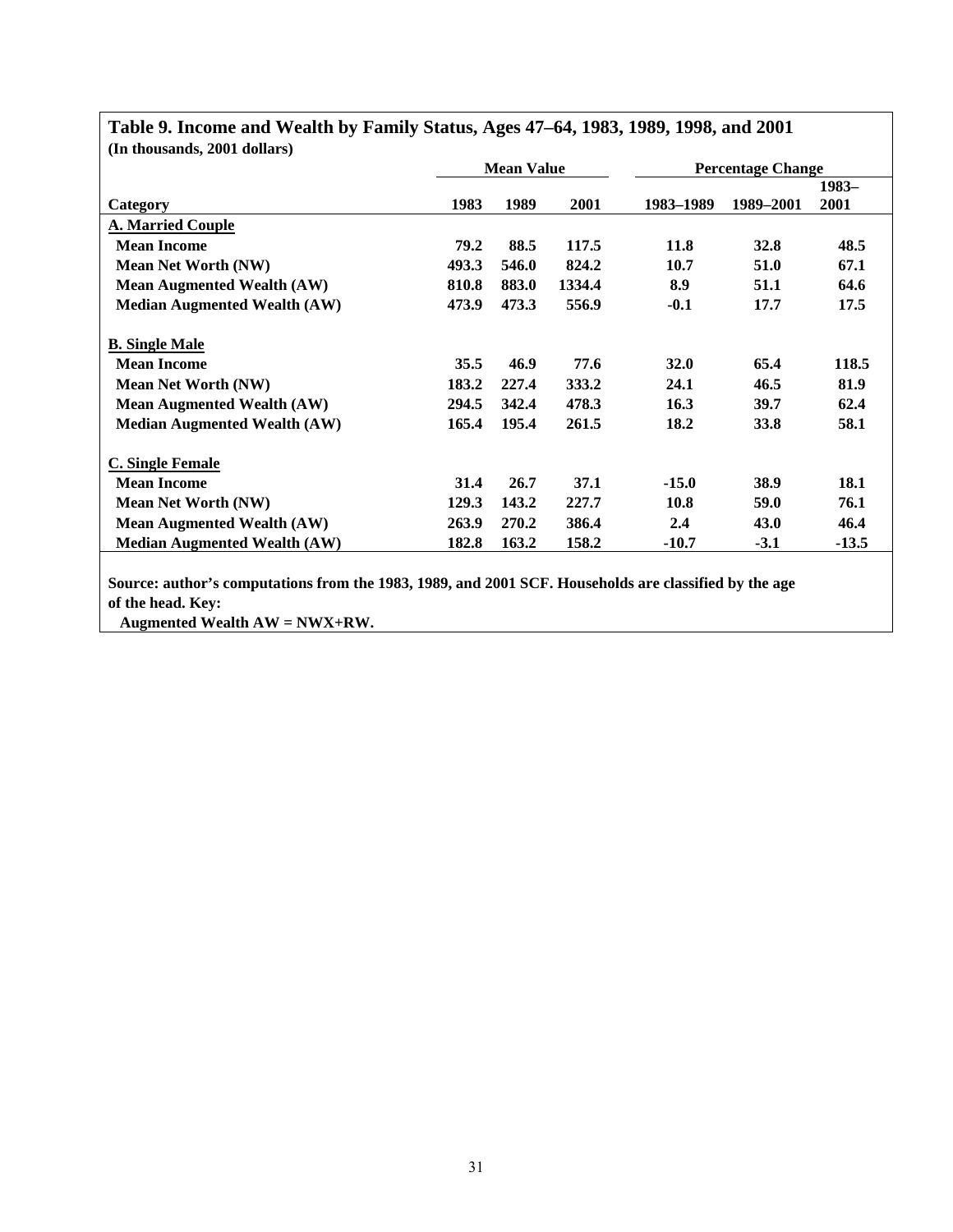|                                                                                                                          | Table 10. Expected Mean Retirement Income Based on Wealth Holdings and Expected Retirement Benefits, 1989 and 2001 |           |            |                                               |             |              |             |                                               |             |      |            |              |                             |           |     |                         |            |              |
|--------------------------------------------------------------------------------------------------------------------------|--------------------------------------------------------------------------------------------------------------------|-----------|------------|-----------------------------------------------|-------------|--------------|-------------|-----------------------------------------------|-------------|------|------------|--------------|-----------------------------|-----------|-----|-------------------------|------------|--------------|
| (In thousands, 2001 dollars)                                                                                             |                                                                                                                    |           |            |                                               |             |              |             |                                               |             |      |            |              |                             |           |     |                         |            |              |
|                                                                                                                          |                                                                                                                    |           |            | <b>Mean Retirement Income by Source, 1989</b> |             |              |             | <b>Mean Retirement Income by Source, 2001</b> |             |      |            |              | % Change by Source, 1989-01 |           |     |                         |            |              |
|                                                                                                                          |                                                                                                                    |           | a)         | b)                                            |             |              |             |                                               | a)          | b)   |            |              |                             |           | a   | $\mathbf{b}$            |            |              |
| <b>Category</b>                                                                                                          | <b>NWX</b>                                                                                                         | <b>PW</b> | DC.        | DB                                            | <b>SSW</b>  | <b>Total</b> | <b>NWX</b>  | <b>PW</b>                                     | DC          | DB   | <b>SSW</b> | <b>Total</b> | <b>NWX</b>                  | <b>PW</b> | DC  | DB                      | <b>SSW</b> | <b>Total</b> |
| <b>All Ages 47-64</b>                                                                                                    | 35.1                                                                                                               | 8.9       | 2.9        | 6.0                                           | <b>10.1</b> | 54.1         | 44.4        | 17.4                                          | 12.3        | 5.2  | 12.9       | 74.8         | 27                          | 95        | 316 | $-13$                   | 28         | 38           |
| Age: 47-55                                                                                                               | 37.8                                                                                                               | 9.3       | 4.4        | 4.9                                           | 8.2         | 55.3         | 42.6        | <b>18.0</b>                                   | <b>13.0</b> | 5.1  | 11.9       | 72.5         | 13                          | 93        | 192 | $\overline{\mathbf{4}}$ | 44         | 31           |
| Age: 56-64                                                                                                               | 32.2                                                                                                               | 8.5       | 1.4        | 7.2                                           | 12.1        | 52.8         | 47.2        | 16.6                                          | 11.2        | 5.4  | 14.5       | 78.3         | 47                          | 94        | 720 | $-25$                   | 20         | 48           |
| A. By Race/Ethnicity <sup>a</sup>                                                                                        |                                                                                                                    |           |            |                                               |             |              |             |                                               |             |      |            |              |                             |           |     |                         |            |              |
| 1. Non-Hispanic white,                                                                                                   | 41.7                                                                                                               | 10.5      | 3.6        | 6.9                                           | <b>11.0</b> | 63.1         | <b>53.0</b> | 24.4                                          | 14.2        | 10.2 | 14.3       | 91.7         | 27                          | 131       | 289 | 48                      | 31         | 45           |
| 47-64                                                                                                                    |                                                                                                                    |           |            |                                               |             |              |             |                                               |             |      |            |              |                             |           |     |                         |            |              |
| 2. African-American                                                                                                      | 8.4                                                                                                                | 5.0       | 0.6        | 4.4                                           | 7.3         | 20.8         | 8.9         | 7.5                                           | 3.7         | 3.9  | 7.2        | 23.7         | 7                           | 49        | 475 | $-12$                   | $-2$       | 14           |
| or Hispanic, 47-64                                                                                                       |                                                                                                                    |           |            |                                               |             |              |             |                                               |             |      |            |              |                             |           |     |                         |            |              |
| <b>B.</b> By Family Status                                                                                               |                                                                                                                    |           |            |                                               |             |              |             |                                               |             |      |            |              |                             |           |     |                         |            |              |
| 1. Married couple, 47-64                                                                                                 | 47.4                                                                                                               | 11.6      | <b>3.9</b> | 7.7                                           | 13.3        | 72.3         | 60.8        | 28.8                                          | 16.8        | 12.0 | 16.7       | 106.4        | 28                          | 148       | 333 | 55                      | 26         | 47           |
| 2. Single male, 47-64                                                                                                    | 19.9                                                                                                               | 4.5       | 1.2        | 3.3                                           | 5.9         | 30.3         | <b>24.0</b> | 14.6                                          | 8.2         | 6.5  | 8.9        | 47.5         | <b>20</b>                   | 225       | 597 | 94                      | 51         | 57           |
| 3. Single female, 47-64                                                                                                  | 11.3                                                                                                               | 4.3       | 1.4        | 2.9                                           | 4.9         | 20.5         | 18.2        | 6.8                                           | 3.8         | 3.0  | 6.3        | 31.3         | 62                          | 57        | 173 | $\overline{2}$          | 28         | 53           |
| Source: author's computations from the 1989 and 2001 SCF. Households are classified by the age of the head of household. |                                                                                                                    |           |            |                                               |             |              |             |                                               |             |      |            |              |                             |           |     |                         |            |              |
| Net worth and DC pensions are projected forward to year of retirement using a three percent real rate of return.         |                                                                                                                    |           |            |                                               |             |              |             |                                               |             |      |            |              |                             |           |     |                         |            |              |
| A seven percent real return on assets is assumed for net worth and DC pension accounts.                                  |                                                                                                                    |           |            |                                               |             |              |             |                                               |             |      |            |              |                             |           |     |                         |            |              |
| <b>Pension Wealth PW = <math>DB + DC</math></b>                                                                          |                                                                                                                    |           |            |                                               |             |              |             |                                               |             |      |            |              |                             |           |     |                         |            |              |
| a. Asian and other races are excluded from the table because of small sample sizes.                                      |                                                                                                                    |           |            |                                               |             |              |             |                                               |             |      |            |              |                             |           |     |                         |            |              |

J.

**Table 10. Expected Mean Retirement Income Based on Wealth Holdings and Expected Retirement Benefits, 1989 and 2001**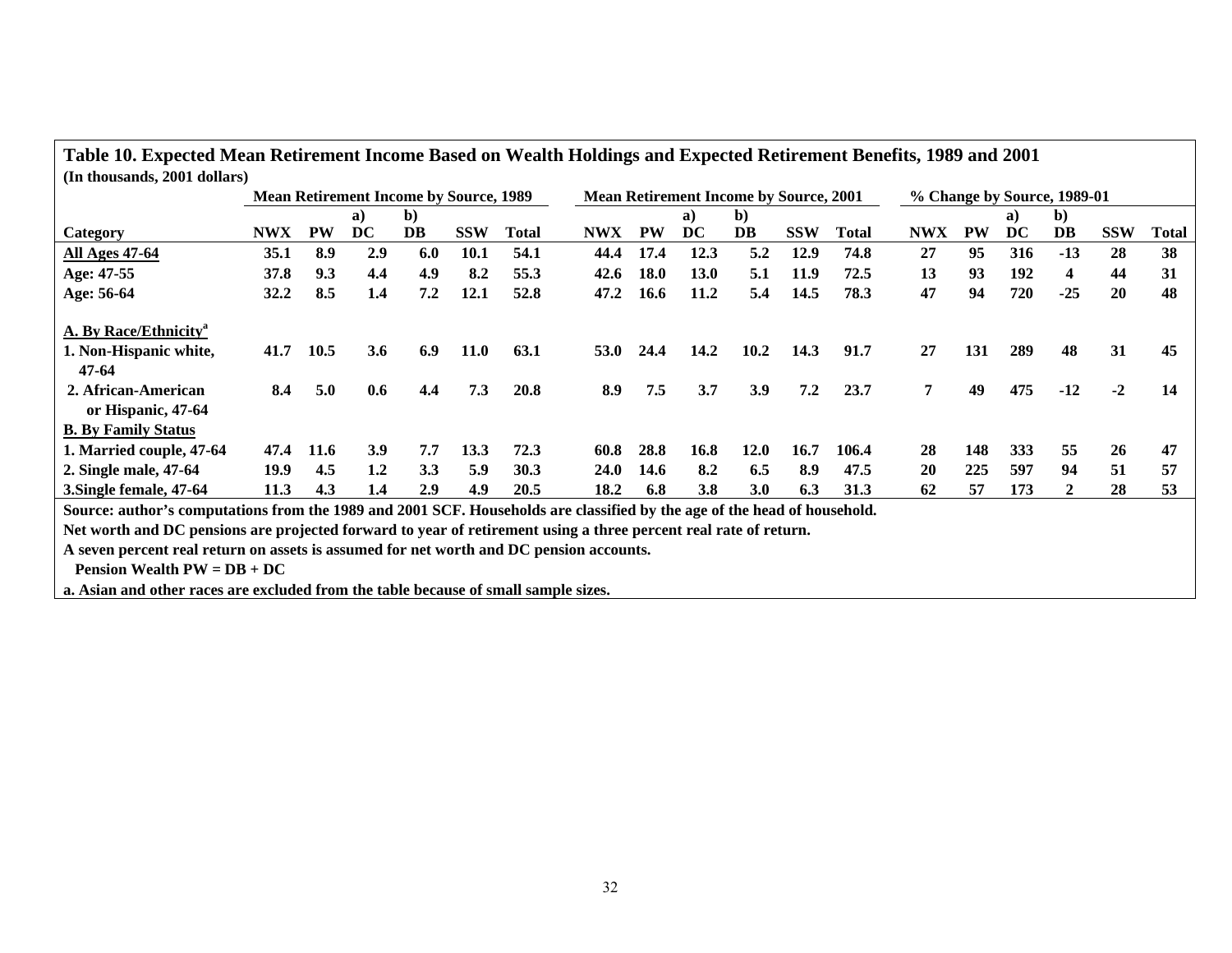| Table 11. Percent of Households with Expected Retirement Income Less Than Twice |  |
|---------------------------------------------------------------------------------|--|
| the Poverty Line, 1989 and 2001                                                 |  |

|                                        |      | (NWX) Holdings Only | <b>From Marketable Wealth</b> | <b>From Marketable Wealth</b><br>and Expected Retirement<br><b>Benefits</b> |             |               |  |  |
|----------------------------------------|------|---------------------|-------------------------------|-----------------------------------------------------------------------------|-------------|---------------|--|--|
|                                        |      |                     | <b>Change</b>                 |                                                                             |             | <b>Change</b> |  |  |
|                                        | 1989 | 2001                | 1989-2001                     | 1989                                                                        | 2001        | 1989–2001     |  |  |
| <b>All Ages 47–64</b>                  | 69.6 | 70.6                | 1.0                           | 39.5                                                                        | 34.6        | $-4.9$        |  |  |
| Age: 47-55                             | 67.4 | 71.5                | 4.1                           | 37.7                                                                        | 37.3        | $-0.4$        |  |  |
| Age: 56-64                             | 71.9 | 69.2                | $-2.7$                        | 41.4                                                                        | 30.5        | $-10.9$       |  |  |
| A. By Race/Ethnicity <sup>a</sup>      |      |                     |                               |                                                                             |             |               |  |  |
| 1. Non-Hispanic white, 47-64           | 64.2 | 65.8                | 1.6                           | 28.9                                                                        | 27.5        | $-1.4$        |  |  |
| 2. African-American or Hispanic, 47-64 | 91.8 | 91.5                | $-0.2$                        | 76.0                                                                        | 64.4        | $-11.6$       |  |  |
| <b>B.</b> By Family Status             |      |                     |                               |                                                                             |             |               |  |  |
| 1. Married couple, 47–64               | 64.5 | 63.8                | $-0.8$                        | 24.1                                                                        | <b>20.0</b> | $-4.0$        |  |  |
| 2. Single male, 47–64                  | 71.3 | 77.4                | 6.1                           | 56.2                                                                        | 42.6        | $-13.6$       |  |  |
| 3. Single female, 47–64                | 81.3 | 82.5                | 1.2                           | 70.3                                                                        | 64.6        | $-5.7$        |  |  |

**Source: author's computations from the 1989 and 2001 SCF. Households are classified by the age of the head.** 

**Net worth and DC pensions are projected forward to year of retirement using a three percent real rate of return.** 

**A seven percent real return on assets is assumed for net worth and DC pension accounts.** 

**a. Asian and other races are excluded from the table because of small sample sizes.**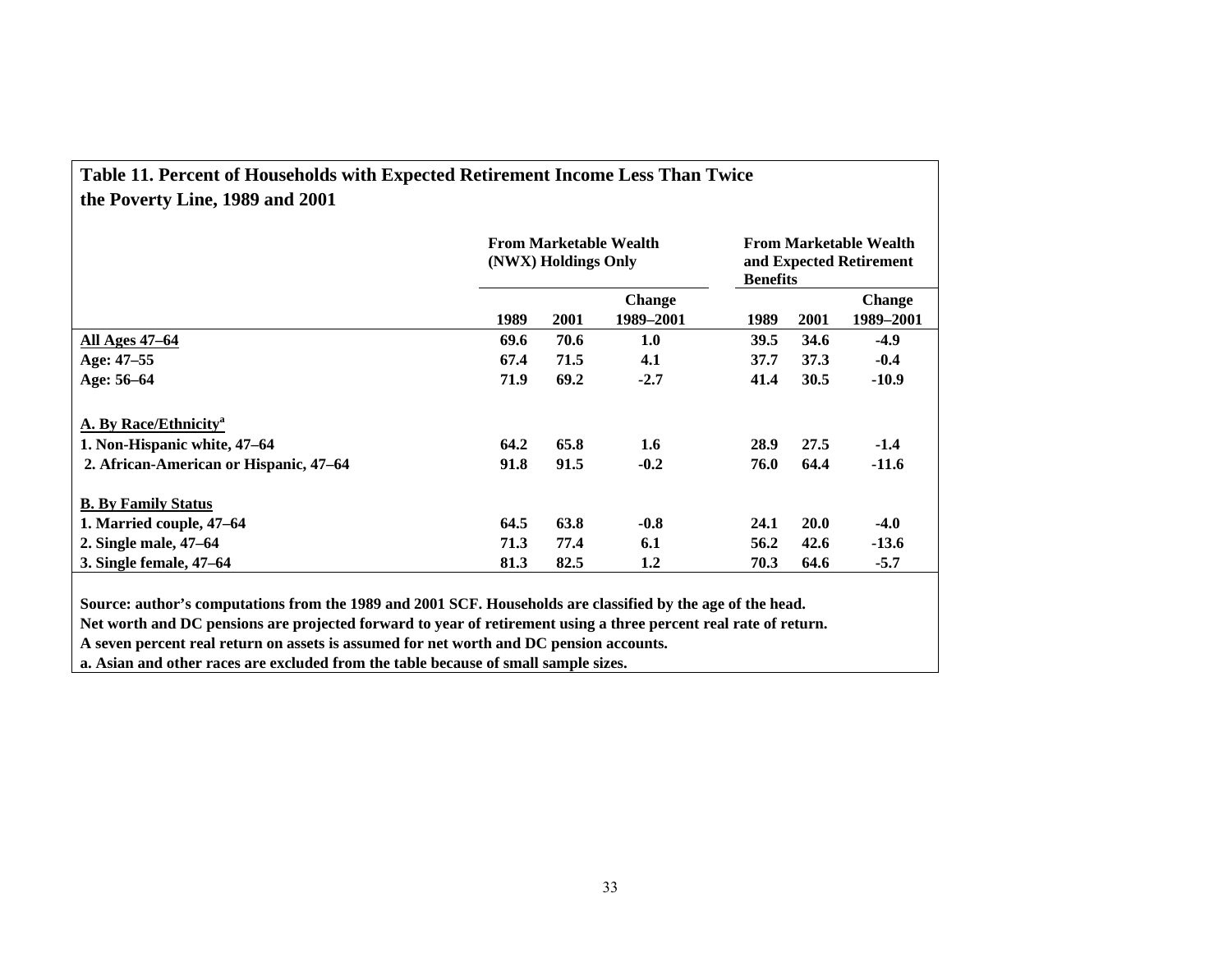| Table 12. Percent of Households with Expected Replacement Income More Than One Half |
|-------------------------------------------------------------------------------------|
| Of Projected Income at Retirement, 1989 and 2001                                    |

|                                                                                                             | <b>From Marketable Wealth</b><br>(NWX) Holdings Only |                    |                  |              | <b>From Marketable Wealth</b><br>and Expected Retirement<br><b>Benefits</b> |               |  |  |
|-------------------------------------------------------------------------------------------------------------|------------------------------------------------------|--------------------|------------------|--------------|-----------------------------------------------------------------------------|---------------|--|--|
|                                                                                                             | <b>Change</b>                                        |                    |                  |              |                                                                             | <b>Change</b> |  |  |
|                                                                                                             | 1989                                                 | 2001               | 1989–2001        | 1989         | 2001                                                                        | 1989–2001     |  |  |
| <b>All Ages 47–64</b>                                                                                       | 10.3                                                 | 8.6                | $-1.8$           | 48.9         | 53.4                                                                        | 4.5           |  |  |
| Age: 47-55                                                                                                  | 11.4                                                 | 13.2               | 1.8              | 37.5         | 42.2                                                                        | 4.6           |  |  |
| Age: 56-64                                                                                                  | 21.3                                                 | 25.9               | 4.6              | 61.0         | 70.5                                                                        | 9.5           |  |  |
| A. By Race/Ethnicity <sup>a</sup><br>1. Non-Hispanic white, 47-64<br>2. African-American or Hispanic, 47–64 | 24.4<br>8.8                                          | <b>20.9</b><br>6.5 | $-3.4$<br>$-2.3$ | 53.9<br>31.3 | 58.2<br>32.3                                                                | 4.3<br>0.9    |  |  |
| <b>B.</b> By Family Status                                                                                  |                                                      |                    |                  |              |                                                                             |               |  |  |
| 1. Married couple, 47–64                                                                                    | <b>22.0</b>                                          | 19.7               | $-2.3$           | 51.7         | 59.4                                                                        | 7.7           |  |  |
| 2. Single male, 47–64                                                                                       | 26.7                                                 | 13.3               | $-13.4$          | 51.4         | 47.9                                                                        | $-3.5$        |  |  |
| 3. Single female, 47-64                                                                                     | 18.1                                                 | 18.3               | 0.2              | 40.7         | 42.5                                                                        | 1.8           |  |  |

**Source: author's computations from the 1989 and 2001 SCF. Households are classified by the age of the head.** 

**Net worth and DC pensions are projected forward to year of retirement using a three percent real rate of return.** 

**A seven percent real return on assets is assumed for net worth and DC pension accounts.** 

**a. Asian and other races are excluded from the table because of small sample sizes.**